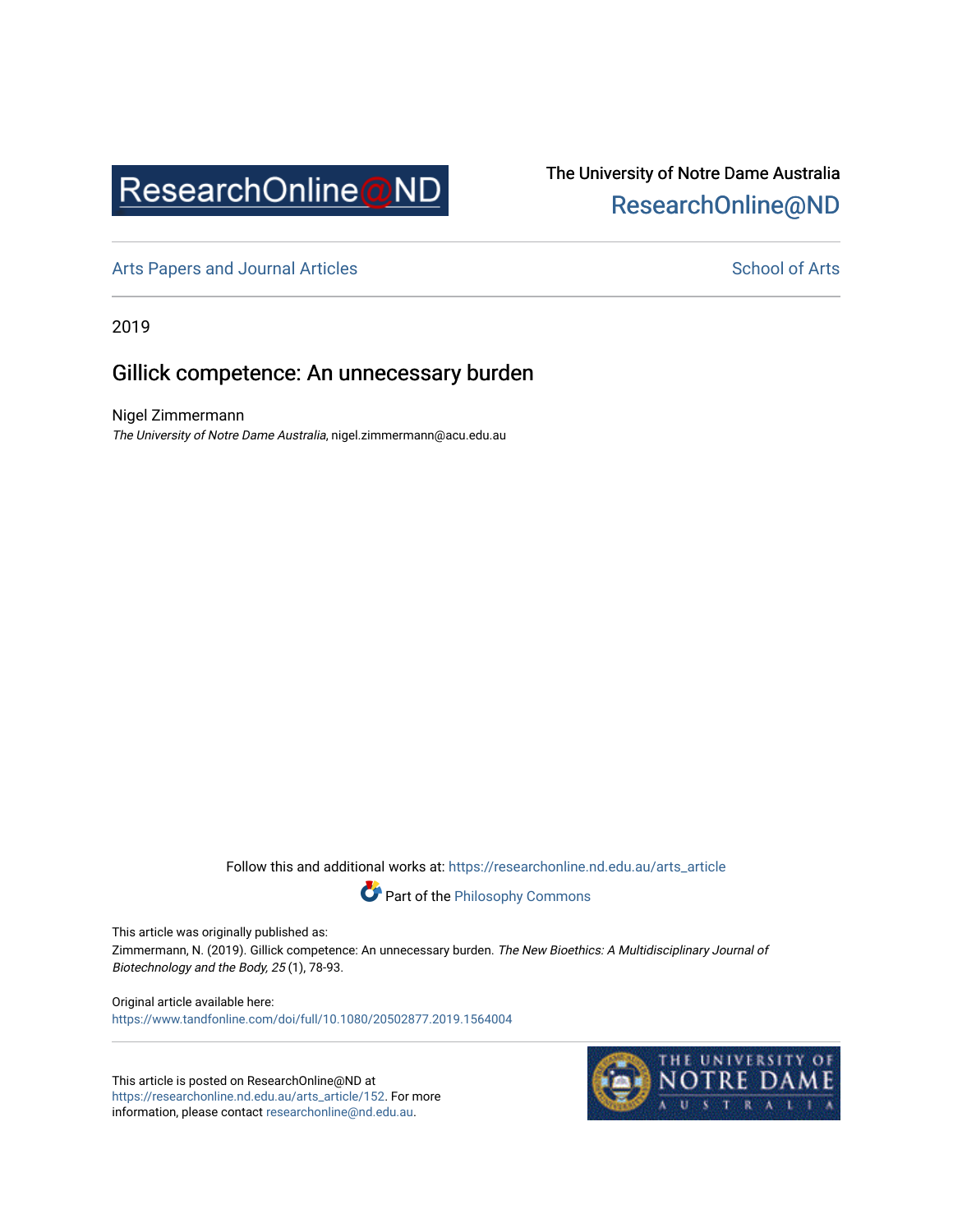This is an Author's Original Manuscript of an article published by Taylor & Francis Group in *The New Bioethics: A Multidisciplinary Journal of Biotechnology and the Body* on 2 February 2019**,** available online**:** <https://www.tandfonline.com/doi/full/10.1080/20502877.2019.1564004>

Zimmermann, N. (2019). Gillick competence: An unnecessary burden. *The New Bioethcs: A Multidisciplinary Journal of Biotechnology and the Body, 25*(1), 78-93. doi: 10.1080/20502877.2019.1564004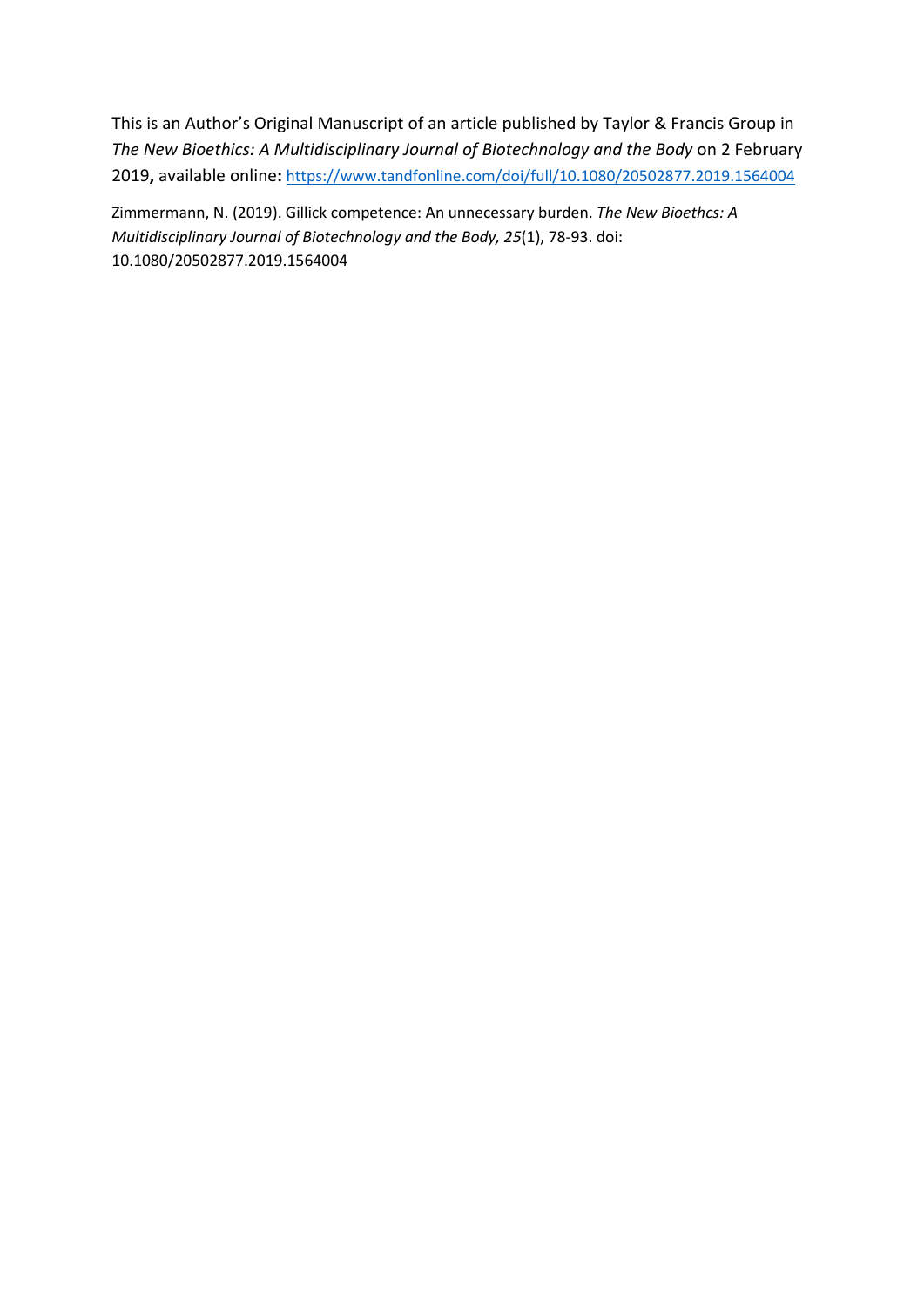# The New Bioethics Gillick Competence: An unnecessary burden<br>--Manuscript Draft--

| <b>Full Title:</b>        | Gillick Competence: An unnecessary burden                                              |
|---------------------------|----------------------------------------------------------------------------------------|
| <b>Manuscript Number:</b> |                                                                                        |
| <b>Article Type:</b>      | <b>Original Article</b>                                                                |
| Keywords:                 | Gillick; competence; childhood; child; adolescent; decision-making; ethics             |
| Abstract:                 | This study of the ethical significance of childhood is situated within the             |
|                           | context of adolescent decision-making and childhood is treated as a neglected topic of |
|                           | ethical reflection. It is argued that Gillick competence is an unnecessary burden      |
|                           | with an unethical foundation. The ethics of adolescent medical decision-making is a    |
|                           | fraught area for medical ethics because it deals with the threshold boundaries between |
|                           | childhood and adulthood and Gillick adds a burden upon adolescent patients that is     |
|                           | unwarranted and through which damage is done to integral human relationships.          |
| <b>Order of Authors:</b>  | Nigel Zimmermann                                                                       |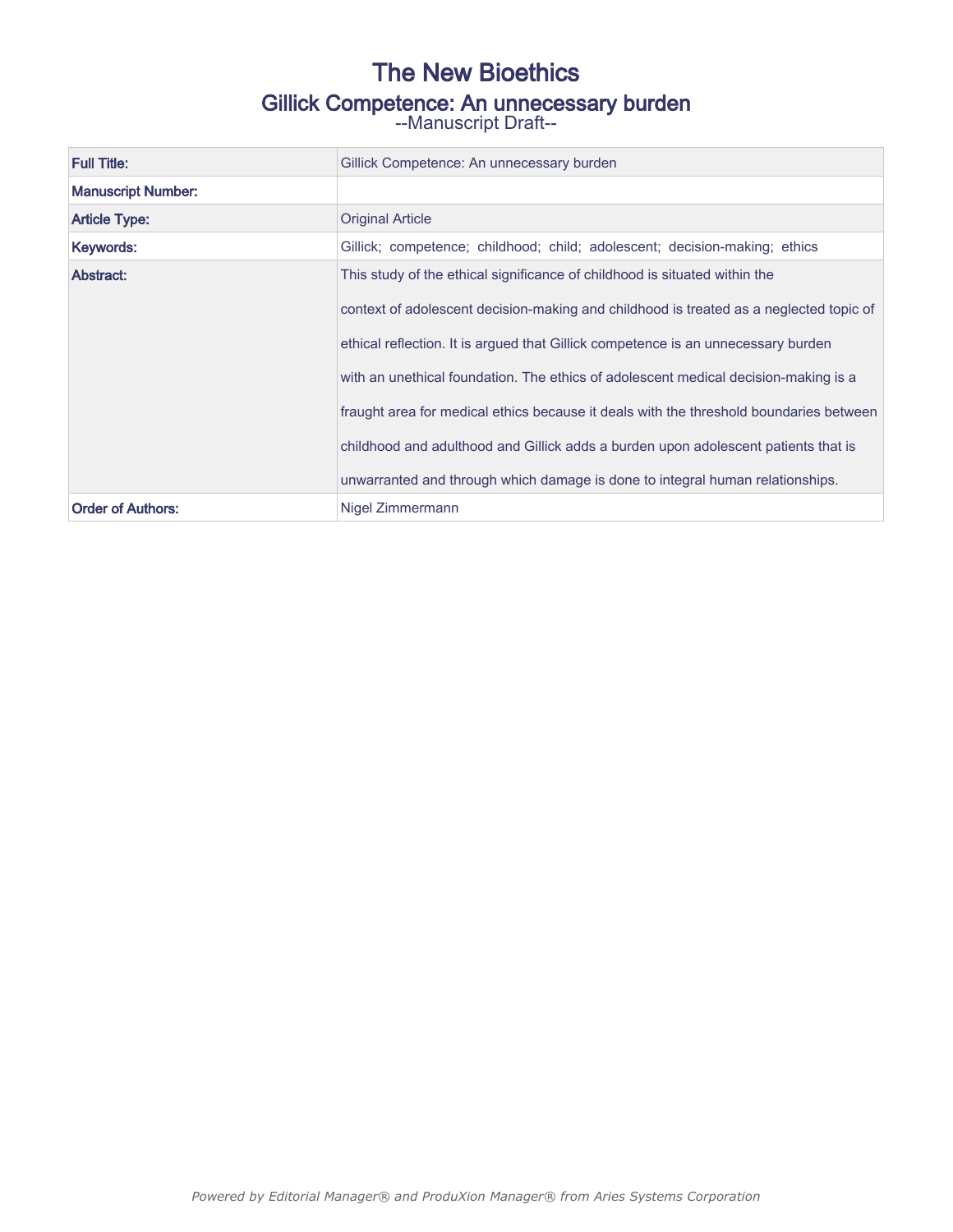## **Gillick Competence: An unnecessary burden**

## Nigel Zimmermann

*University of Notre Dame Australia, Sydney, Australia* 

[Nigel.Zimmermann@nd.edu.au](mailto:Nigel.Zimmermann@nd.edu.au)

Nigel Zimmermann is Adjunct Lecturer with the Institute for Ethics and Society at the University of Notre Dame Australia and Sessional Lecturer with the John Paul II Institute for Marriage & Family Studies in Melbourne, VIC. He is author of *Levinas and Theology* (2013) and *Facing the Other: John Paul II, Levinas, and the Body* (2015), among other writings in theology and bioethics.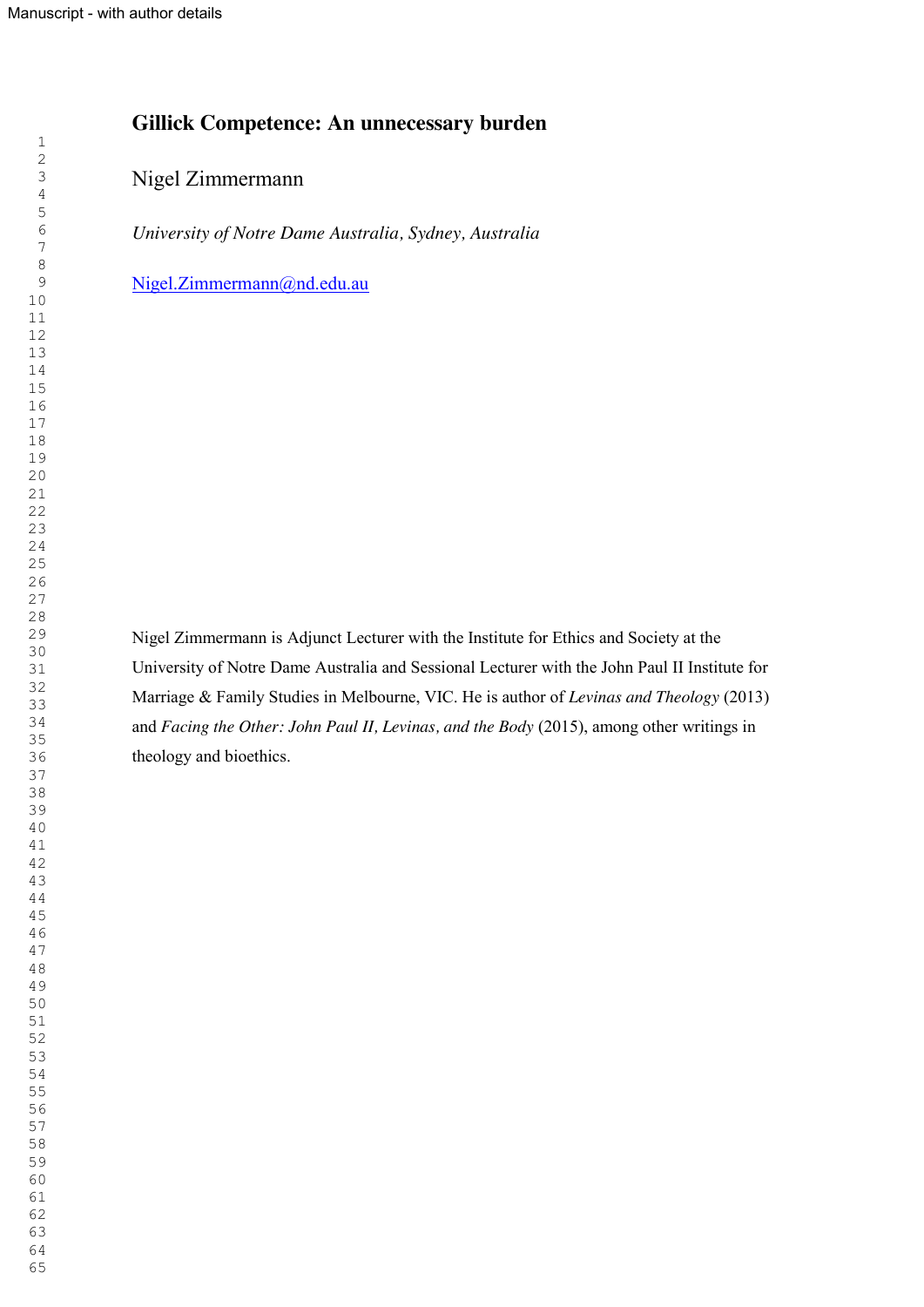#### **Gillick Competence: An unnecessary burden**

This study of the ethical significance of childhood is situated within the context of adolescent decision-making and childhood is treated as a neglected topic of of ethical reflection. It is argued that Gillick competence is an unnecessary burden with an unethical foundation. The ethics of adolescent medical decision-making is a fraught area for medical ethics because it deals with the threshold boundaries between childhood and adulthood and Gillick adds a burden upon adolescent patients that is unwarranted and through which damage is done to integral human relationships.

Keywords: Gillick; competence; childhood; child; adolescent; decision-making; ethics

#### **Childhood as an ethical problem and the emergence of two radical positions**

Children in any kind of need can inspire a personal empathy in a range of circumstances. Images of children in difficult circumstances have universal appeal, and there is an epi-phenomenal experience of shared responsibility for a suffering child; even one in a different country and culture to one's own. This was epitomized on a grand scale when the image of one deceased child moved countless people to become emotionally invested and politically mobilised over the European refugee crisis (The Huffington Post: *This Photo Shows the Horrific Toll of Europe's Refugee Crisis*, 2 September 2015). Moreover in children's literature the loyalty and imaginative power of childhood can be contrasted with adults, even in situations where children are faced with great danger or moral opposition. For example, a character in the first of CS Lewis' Chronicles of Narnia series comments, 'Children have one kind of silliness, as you know, and grown-ups have another kind' (CS Lewis, *The Magicians Nephew*, 6). The difference between the child and the adult becomes less clear or polarized when considering adolescence, the Latin root *adolescere* of which means 'to grow up', a developmental stage (or stages) from puberty to the age of majority, during which a child transitions towards adulthood. Ethical attention upon the child tells us something of the inherent power of the narrative of childhood as a vehicle for directing discussion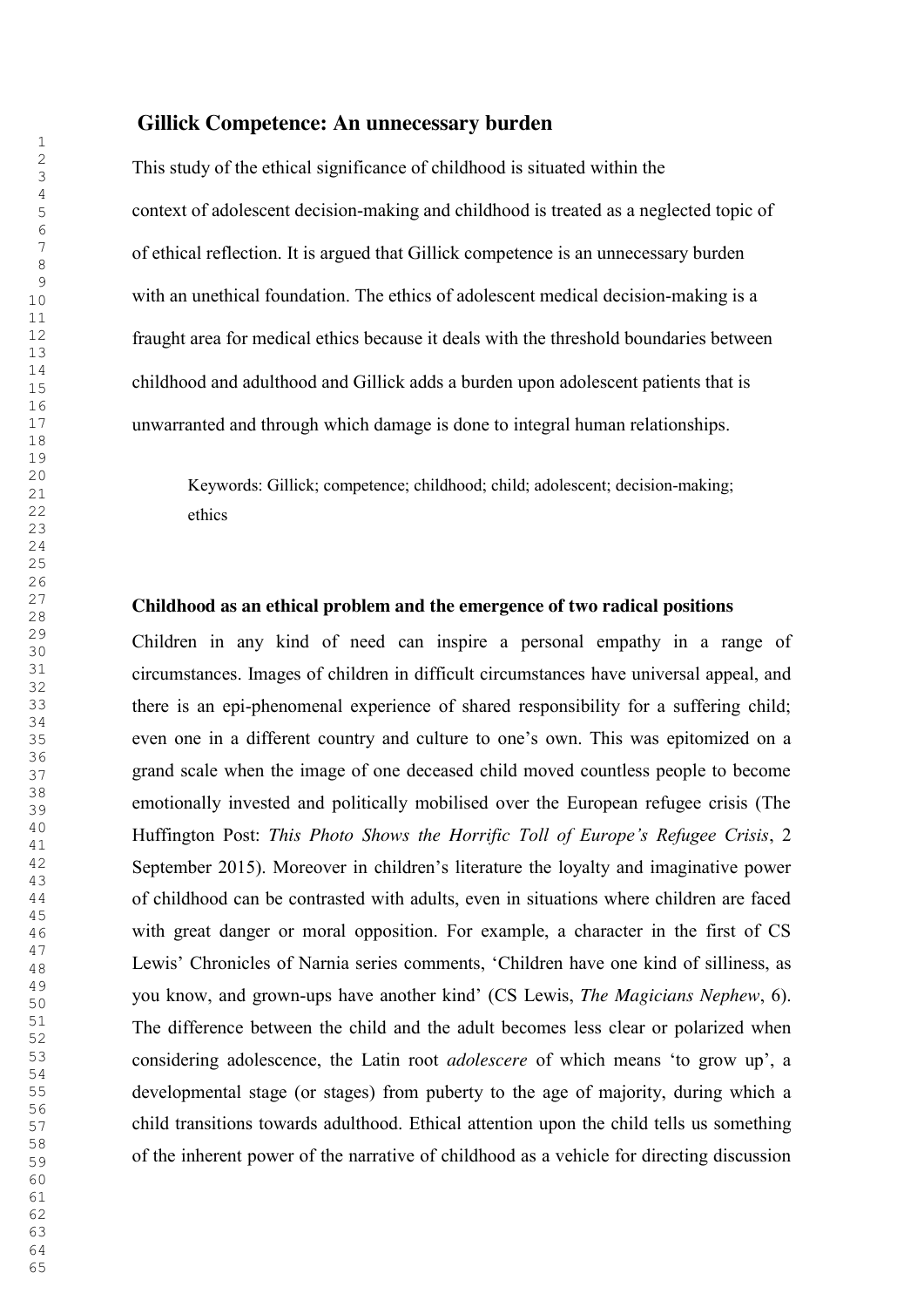about how we make major decisions in health care, and it tells a story about shared humanity and personhood.

What is meant by 'childhood' or a 'child' will be largely framed by age but also indicates a social and mental spectrum of development that is finding its way towards maturity. This is not merely about finding an adequate means of caring for our shared future, which is one obvious way of understanding the significance of children and childhood, but about understanding better what children mean for us now. If childhood carries a significance in its own right, such logic would have us consider those adults with a child-like mentality (for example those with learning disabilities or some form of cognitive impairment), who bear childhood as a reality that is experiential and unavoidable, but not bound to age per se. A change in approaches to the young child and the adolescent child can be apparent in which expressions of affection or protection to the smaller child, both disabled and those who are not, are more common than for the adolescent disabled person. See for example a case in the US in which a disabled child's parents wished her to receive surgery to maintain her childish looks (CNN: *Report: 'Pillow angel' surgery broke law*, 8 May 2007). A nine year old girl with the condition known as static encephalopathy was sterilized and the treatment, insisted upon by both parents, resulted in her growth being stunted ('growth attenuation therapy'), actions which ultimately were deemed to be illegal by the State of Washington. In this case parents had insisted that the actions, including a hysterectomy, were designed to prevent further suffering to their daughter, and the artificial stunting of growth would allow the child to be more positively involved in family love and affection.

What then of the factors involved in the decision-making around medical care for children themselves?

In light of recent developments, two radical positions are apparent and in need of critical attention. These will be referred to as dependency and autonomy, which at first glance might seem to sit in opposition. It is argued below that they are not in opposition or even in simple contradiction, but are oriented against each other in a way in which they feed off and depend on one another, and in some respects overlap:

The first radical position is that of dependency, a significant component of childhood that includes psychological, emotional, physical and intellectual dimensions, that will be assessed as the typical social and economic means in which a child normally relates to family and other social structures, including that of medical care. Dependency has a healthy aspect and is not to be rejected simplistically. Again, the way in which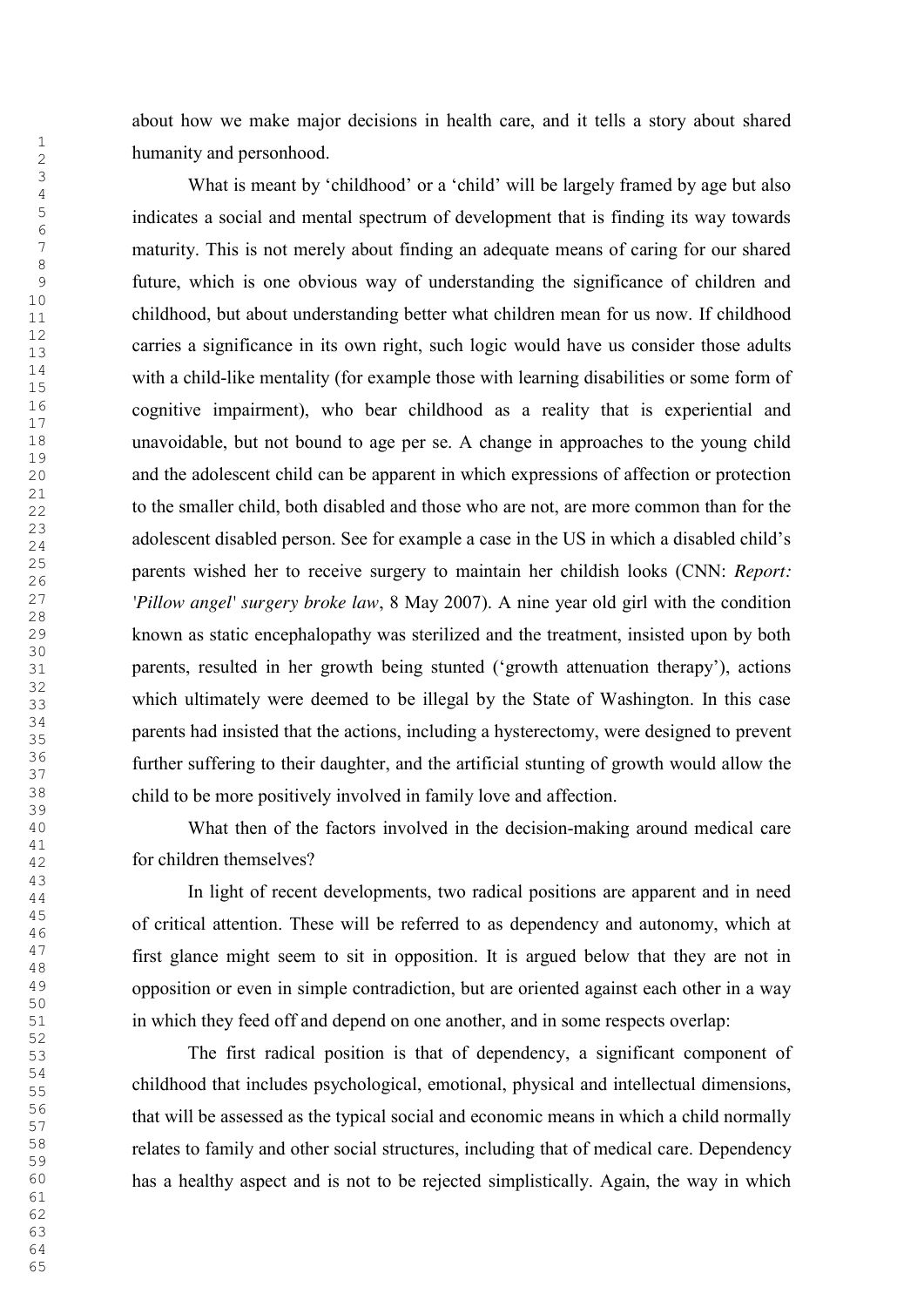dependent persons are treated is not equal; the disabled adolescent child can be treated differently from the very young disabled child, the latter of which might draw an affectionate and benevolent form of pity, and the former, who might be louder, larger, stronger, receiving less overt affection and more of a grim tolerance. Not a new reality in itself, the assumption of dependency has always been found in healthcare delivery, although in the context of widespread paternalism it may have been more the norm than the exception. In many ways the voice of the child is being heard more clearly now despite the radicalized dependency that still takes place, for example the case of Hannah Jones, a 13 year old with a hole in her heart who refused a heart transplant in 2008 (BBC News: *Girl wins right to refuse heart*, 2008). Jones' parents were taken to the High Court by her hospital, the Herefordshire Primary Care Trust who wished the parents decision overturned, but the case was ultimately dropped. The girl's parents are on the record as deferring the decision to their daughter on the basis that she was mature enough to decide on her own medical treatment (or refusal), whereas the hospital had taken the view that this was the wrong decision and the girl should be overruled for her own good. Dependency, when not radicalised, can be given a positive account, such as, for example, in the work of Robert Spaemann, who views dependency as a means of maturity in the human person (see especially *Persons* and summarised helpfully in a shorter article *When does the Human Being begin to be a Person?*). Any child is legally and socially—dependent upon primary carers (in most cases parents but other kinds of legal guardians and carers serve in a similar capacity) for its basic care and sustenance, as well as for its social and moral formation. At this broad level, dependency is more a fact than a position or a concept at play, however it has increasingly become a vehicle by which childhood is held back and the natural development of maturity is interrupted. Moreover, the 'shady area' of later adolescence, while still treated as a component of childhood, is increasingly viewed as a period of development in which children may have obtained the knowledge and maturity to make their own decisions on medical treatment, eg 'Gillick competence' (Gillick v West Norfolk & Wisbeck Area Health Authority (1986) AC 112 House of Lords.). Dependency has become utilised as a position radicalised in the situation of medical decision making such that children, from a very young age, are restricted from raising their own voice in answer to questions about their health and wellbeing.

In contrast to dependency is that of radical autonomy, described by some as a fundamental feature of ethical health care in modernity and in contemporary Western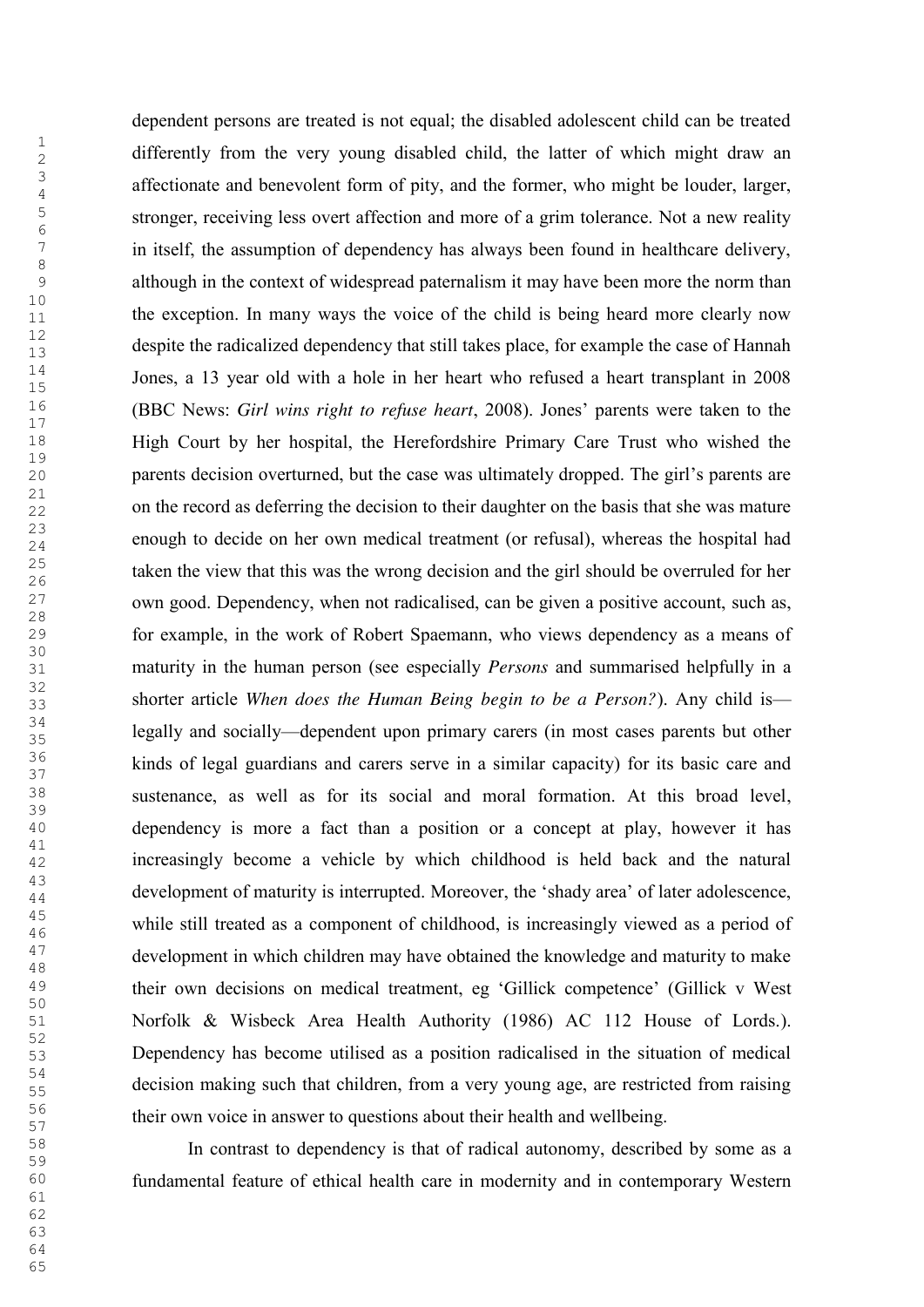medical contexts, such as in the influential text, *Principles of Biomedical Ethics*, where a new way of guiding medical decisions was laid out by Tom Beauchamp and James Childress that focused on nonmaleficence, beneficence, autonomy and justice (2001; first edition published in 1979). For Beauchamp and Childress, these four principles provide a framework for identifying and reflecting on moral problems, and not for generating a new moral theory as such (2001: 15). However, autonomy is viewed as more than a simple principle and can be treated as an ideal for each human being, and some children are granted a form of partial autonomy in decision making at an age that, until recent years, would have been thought too young for such a level of responsibility. Generally, a child might be considered to have a competence for a particular decision (such as contraception) and not for another (such as whether or not to receive a heart transplant). Children are considered as human beings (usually) who have not reached a mature capacity to express their autonomy, which with recent changes can be granted to children at a sudden and unprepared age or point in time (later in this article the age of 18 will be discussed as well as the less clear ages of 16-18 and those under 16). A typical age for this, legally speaking, is that of the sixteenth year, at which point many jurisdictions recognize a full complement of powers over one's decision-making capability. This, alongside the problem of dependency above, makes childhood something of an aberration in the modern and postmodern mind; a process on its *way* to an adequate level of autonomous self expression rather than a positive stage of development carrying its own ethical significance.

These two radical positions have become enshrined in various legal contexts and in medical practice, indicating that two positions are gaining strength that, on the face of it, have little middle ground. They disregard possibilities for a holistic account of childhood as ethically significant in its own right, whereas a better rounded position can be found in the thought of Alasdair MacIntyre who advocates for an integrated vision of human maturity. In MacIntyre's view, human growth constitutes a spectrum of developmental stages that require a social ecology of mutual responsibility and a keen sense of the right of a child to grow into maturity (See MacIntyre's works *Dependent Rational Animals* and *Ethics and Politics: Selected Essays*, Volume 2). Overlooked between the two positions is, ironically enough, the child itself, as a distinctive person who requires a kind of medical attention and care that respects the particular stage of development being lived through, and the uniqueness of that individual experience of health and wellbeing. It may be that it is this position to which healthcare professionals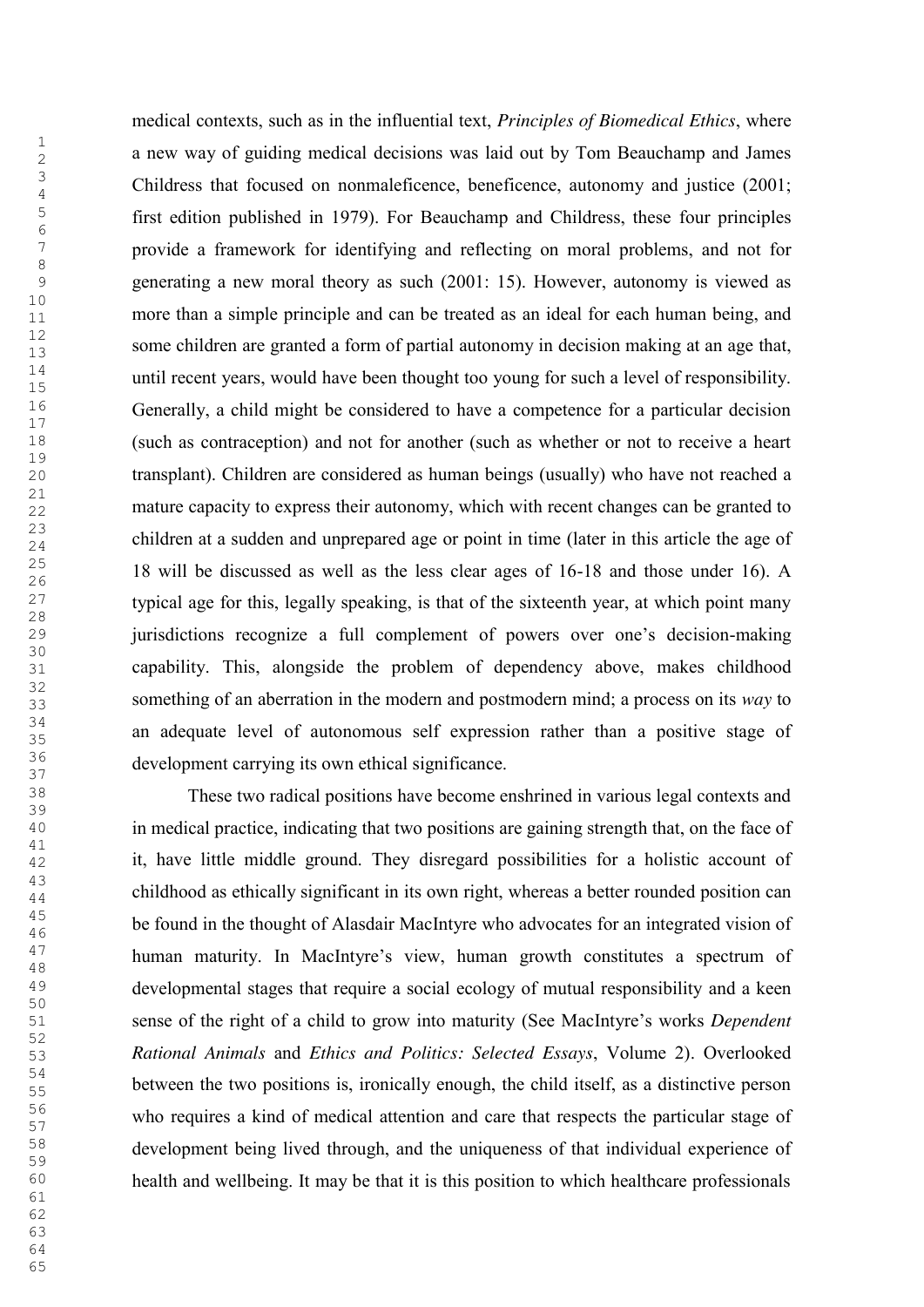are drawn, and which they naturally feel an allegiance, but the literature does not necessarily reflect this.

The underlying assumption that mitigates against such a social ecology in our ethical vision will be challenged and this article considers both radical positions as, at root, relying on the same negation of childhood as ethically significant according to its own logic and in its own right.

Contemporary bioethics indicates a strong desire to provide for the principle of autonomy in patient care and this can be equally applied to the expectations placed on adolescents (see for example Beauchamp and Childress, 2001; Taylor, 2009; Roubaix, 2008). In itself, autonomy has significant moral value because it can be a cultivation of each human person as an individual whose dignity is owed respect and liberty; it is the ethical principle concerned with the matter of self-governance and of the liberty to think and act independently (Wrenn, 2015). Autonomy can be understood in this broad way, although the limits on autonomy will become evident later in what follows. In the case of pre-adult patients, the matter becomes complicated because in the case of embryos and young children, there is no autonomy that can be manifest. Quite literally, the unborn have no voice, and in the infant and the very young there is no clear verbal articulation of one's views and desires. In the case of adolescents, the principle of autonomy enters murkier territory, because the adolescent patient can indeed be asked what they wish, and they may be able to articulate a clear and thoughtful answer, but the level of their formation and understanding of the risks and opportunities for their health are uneven. Not being able to ask the infant does not mean the infant is marginalized; simply that autonomy cannot be extended to them. Being able to ask the adolescent child is a healthy activity, but if it is done at the cost of other important relationships shared by the child (such as parental and sibling relationships), autonomy becomes not so much a healthy principle that respects human dignity but a principle magnified disproportionately from other principles at stake, regardless of one's view of the actual medical outcome. Illustrative of this danger is an example of a practicing Jehova's Witness family in the US, in which the parents' refusal of a blood transfusion to their eight year old child was overturned by the Court of Appeals in Boston (*In the Matter of Elisha McCauley*. 409 Mass. 134). Here, following a similar pattern in other US jurisdictions, the Court decided that while parents had both responsibility for their child's health and a constitutionally protected liberty of religion, the State had an interest in the health of the child not precluded by the rights and interests of those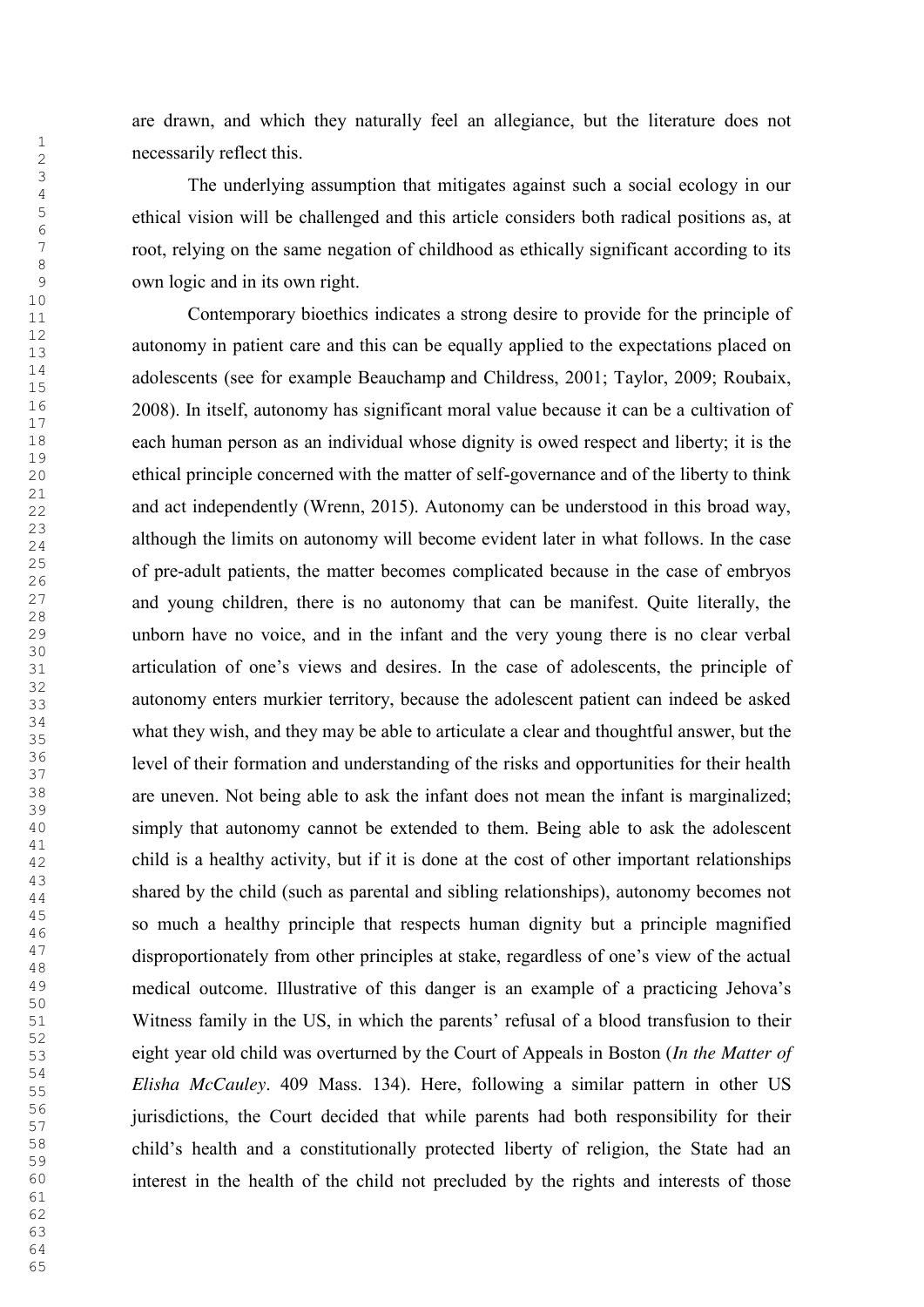parents. Because of her age, the child was not considered to be adequately mature to have powers of autonomy.

Also of particular relevance is a 2002 study by Kiek Tates et al, 'Doctor–parent– child relationships: a '*pas de trois*''. In Tates' study of a meeting between under age patients, a parent and a doctor, the parents repeatedly over-ruled and interrupted their child when the Doctor asked he or she directly how they were feeling. Even at a young age, children showed a self-awareness of their condition and state of health that could inform the process of medical diagnoses, but their natural desire to participate in the decision-making process was thwarted by their parents. Autonomy, when not isolated from other principles such that it is radicalised and almost idolised, has a positive good to which it can orient a patient, that being the independent practical reasoning of a person who takes responsibility for their own health. Blame cannot be placed at the feet of the medical community or doctors, and has to be viewed within a broader cultural complicity in working against the good of the child, albeit unintentionally. There is apparent here a lack of imagination as to what a child, in its own right, might be able to teach others about its own health.

#### **Gillick competence and the question as to what is a child?**

The influence of a doctor, in their style of address, tone, manner of instruction, and enthusiasm for a proposed medical procedure, can have an effect upon the choices of their patients, both you and old. This is important in the context of young patients, especially in their teenage years, during which a great deal of physiological development and other social pressures might be at work, including that of peer pressure, all with implications for their ethical choices (See Santor et al, 2000).

There are a number of factors which impede the sense of absolute freedom such as the notion of the common good, such as legal restrictions against self-harm or assault. This was made clear in the case of Leslie Burke, a 45 year old gentleman with a degenerative brain condition known as cerebellar ataxia, through which he would lose coordination and control over his speech and limbs, although his mental faculties were likely to remain unaffected (BBC News: *Patient loses right-to-food case*, 28 July 2005). Mr Burke requested that his doctors be prevented from withdrawing artificial nutrition and hydration when the ability to express his own wishes was impeded by his condition, which he feared. The General Medical Council (GMC) successfully appealed against a ruling in the patient's favour, arguing that doctors would be forced by this decision to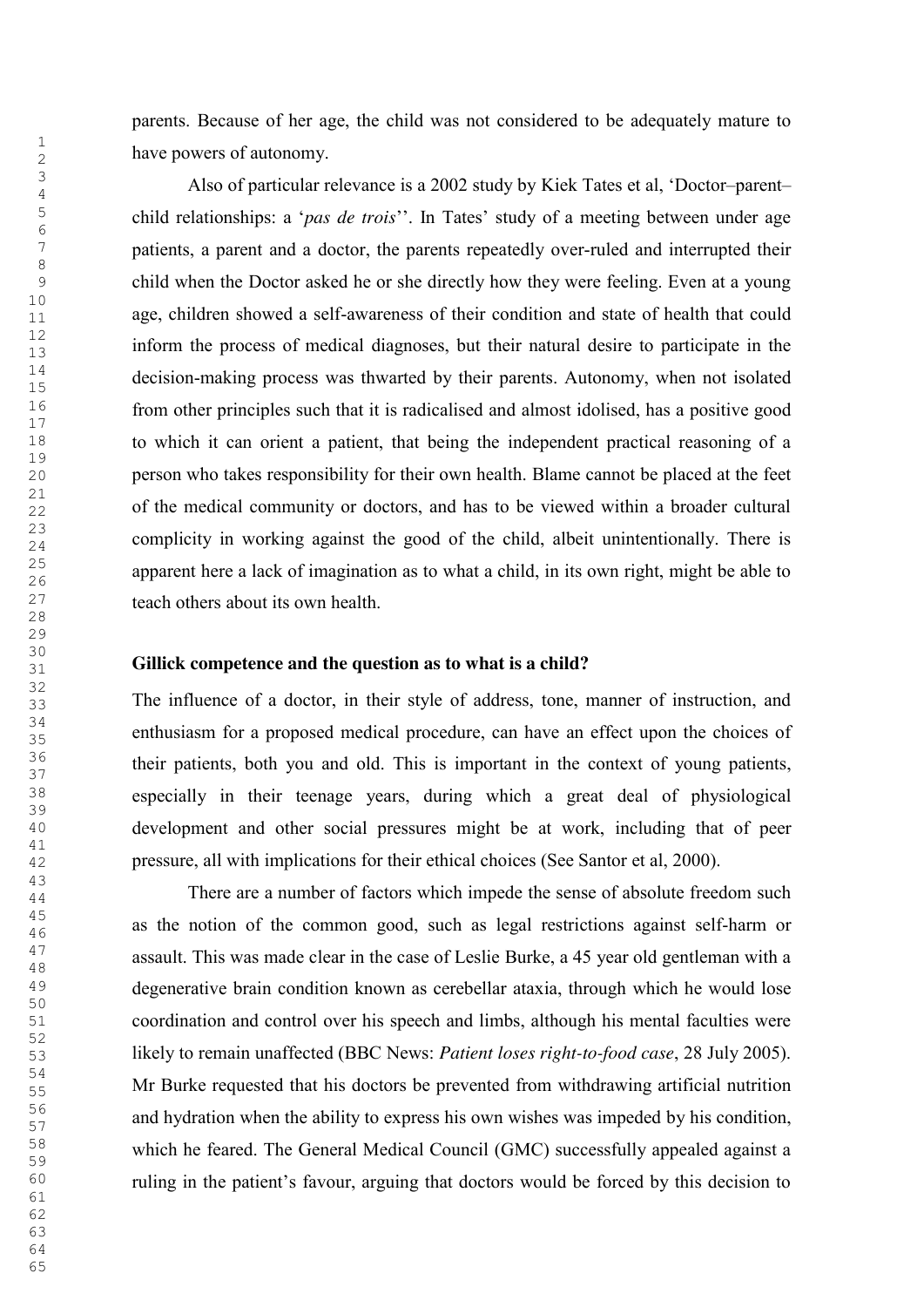provide artificial nutrition even in cases where it would be against their best interests, although this latter feature of the ruling was *obiter dicta* (R Burke v General Medical Council - [2005] All ER (D) 445 [Jul]). Even where a presumption for the sanctity of life is maintained and, as it happened in Burke, the GMC gave assurances to the patient that there was no intention to discriminate against him based on his disability and withdraw what, in effect, is food and hydration, the Court of Appeal sided with the GMC's request that doctors not be forced to do so in every circumstance. Not only are there legislative restrictions on the freedom of patients, but there are presumptions against their freedom which take place in the doctor-patient relationship, and there is a curtailing of freedom apparent in common law.

Since Gillick v West Norfolk (1986), British Common Law has sided with the right of a child under the age of 16 to be prescribed artificial contraception, in agreement with a healthcare professional, without knowledge or consent of his or her parents, constituting an increased accentuation of the principle of autonomy. In the statement supporting his decision, Lord Fraser said that given the legal recognition of a child's right to enter a contract, be sued, and give evidence under Oath, he could see no basis 'merely on account of her age' to prevent a legal provision for what was deemed decision making power over the child's personal medical care (Gillick v West Norfolk & Wisbeck Area Health Authority (1986) AC 112 House of Lords). At the time, it was immediately recognized how significant a decision this was, and subsequent courts have referred to 'Gillick competence' as a measure of the ability of a child (under 16) to make under-age medical choices. Three important factors must be present for the measure to have been met, namely the child's maturity, understanding, and the nature of the treatment (Kerr: 1984, 185). However, the measure has been liberally applied and these factors generously assigned, constituting at the age of 16 what one writer has called 'something magical' for underage patients in the United Kingdom, in that the previously creeping increase in responsible faculties of decision-making is assigned in totality at this age, with no regard for the particulars of maturity, understanding, or the nature of the treatment from the age of 16 onwards (Purssell: 1995, 623). There is in effect an event of suddenness in the allocation of full decision-making powers to the young person, whether they are ready or not. The same comment can be made of 18 or indeed any particular age, and it has been assumed that the need for an agreed legally binding age of majority is unavoidable. The fact that the age of 16 has become significant to autonomy indicates an element of gradualness but only marginally.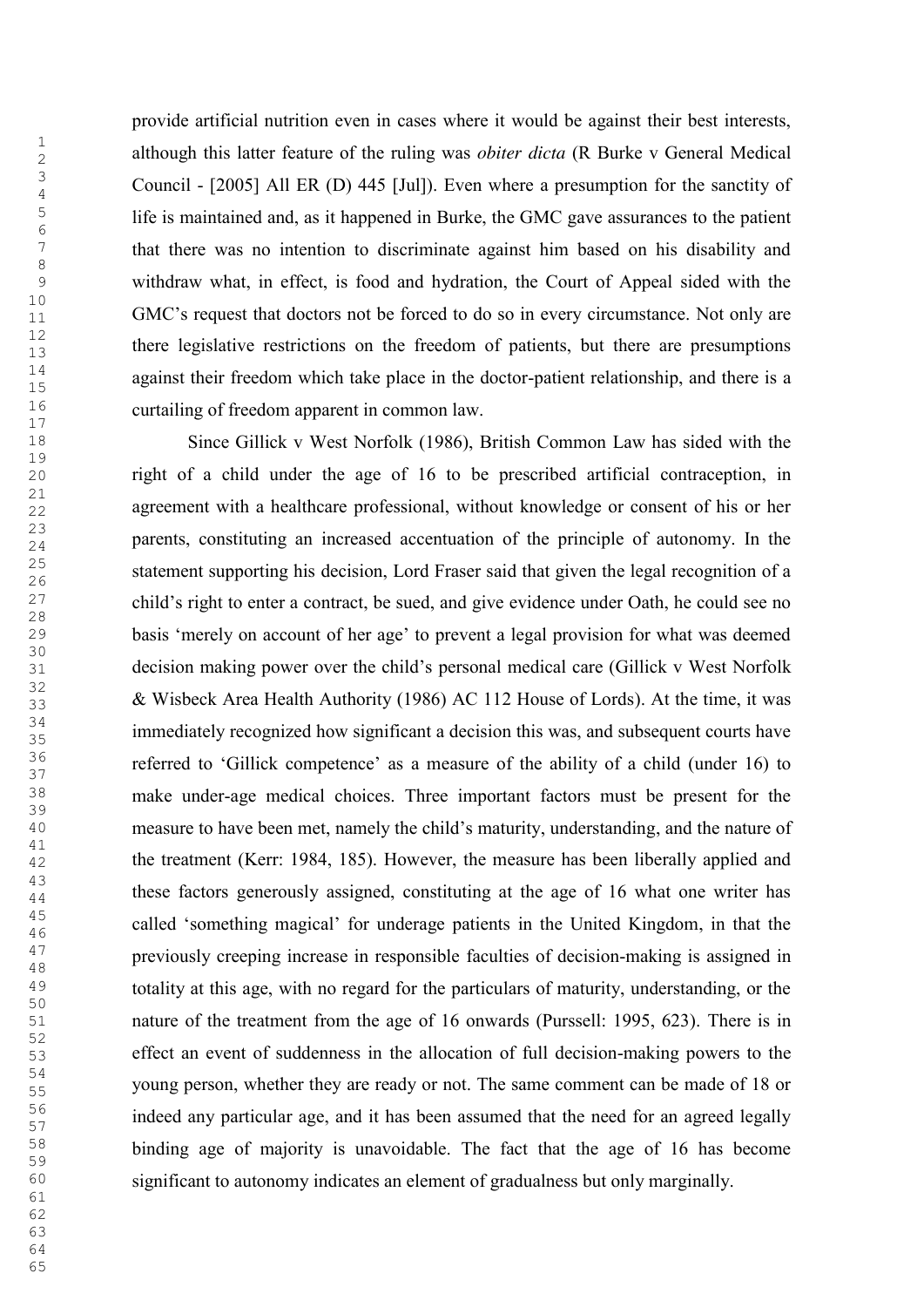Gillick competence became an important precedent for countries like the USA and Australia, bringing with it a difference in the way that an adolescent child is treated under the law, at least in terms of medical decision making. Competence is granted through various tests, which at their most comprehensive can become interrogative in the number and detail of questions put to a particular child patient (Trowse: 2010, 207). Understanding what the likely results are for a particular treatment must always be, in principle, understood alongside possible risks, and this can be a lengthy consultation if it is to avoid a subjective granting of Gillick competence. This is so because informed consent is already a fraught area, even before the difficulties of age are brought into the equation. The Gillick case came about because a mother of ten children, five of them daughters, had wished the courts to side with her in protecting parents from being excluded from medical decision making in the case of children under the age of 16. She was concerned that the contraceptive pill could be prescribed to one of her daughters without her knowledge or consent, and ultimately the House of Lords decided against her, albeit with the above conditions attached. The question of contraceptives are obviously linked to the arena of sexual activity and the question as to whether a doctor could, by prescribing such an item, be complicit in an action that might be illegal (Ie a girl under 16 engaging in sexual intercourse with someone over the age of 16 etc), but by extension, this is linked to the larger question about freedom to give informed consent to *any* kind of medical intervention. And what status does a parent have who withholds consent to a particular action? British Courts and legislation have protected any child between the ages of 16-18 from interference from parents who might disagree with their choices, but it is the adolescents below the age of 16 for which various questions can be raised.

Gillick is an important Rubicon moment in modern approaches to adolescents because the court gave preference to a child's ability to make decisions for itself, and reserved the right of overturning said decision to itself against the parents or guardians. In his statement, Lord Fraser stated:

Provided the patient, whether a boy or a girl, is capable of understanding what is proposed, and of expressing his or her own wishes, I see no good reason for holding that he or she lacks the capacity to express them validly and effectively and to authorise the medical man to make the examination or give the treatment which he advises. After all, a minor under the age of 16 can, within certain limits, enter into a contract. He or she can also sue and be sued, and can give evidence on oath. I am not disposed to hold now, for the first time, that a girl aged less than 16 lacks the power to give valid consent to contraceptive advice or treatment, merely on account of her age. (Gillick v West Norfolk)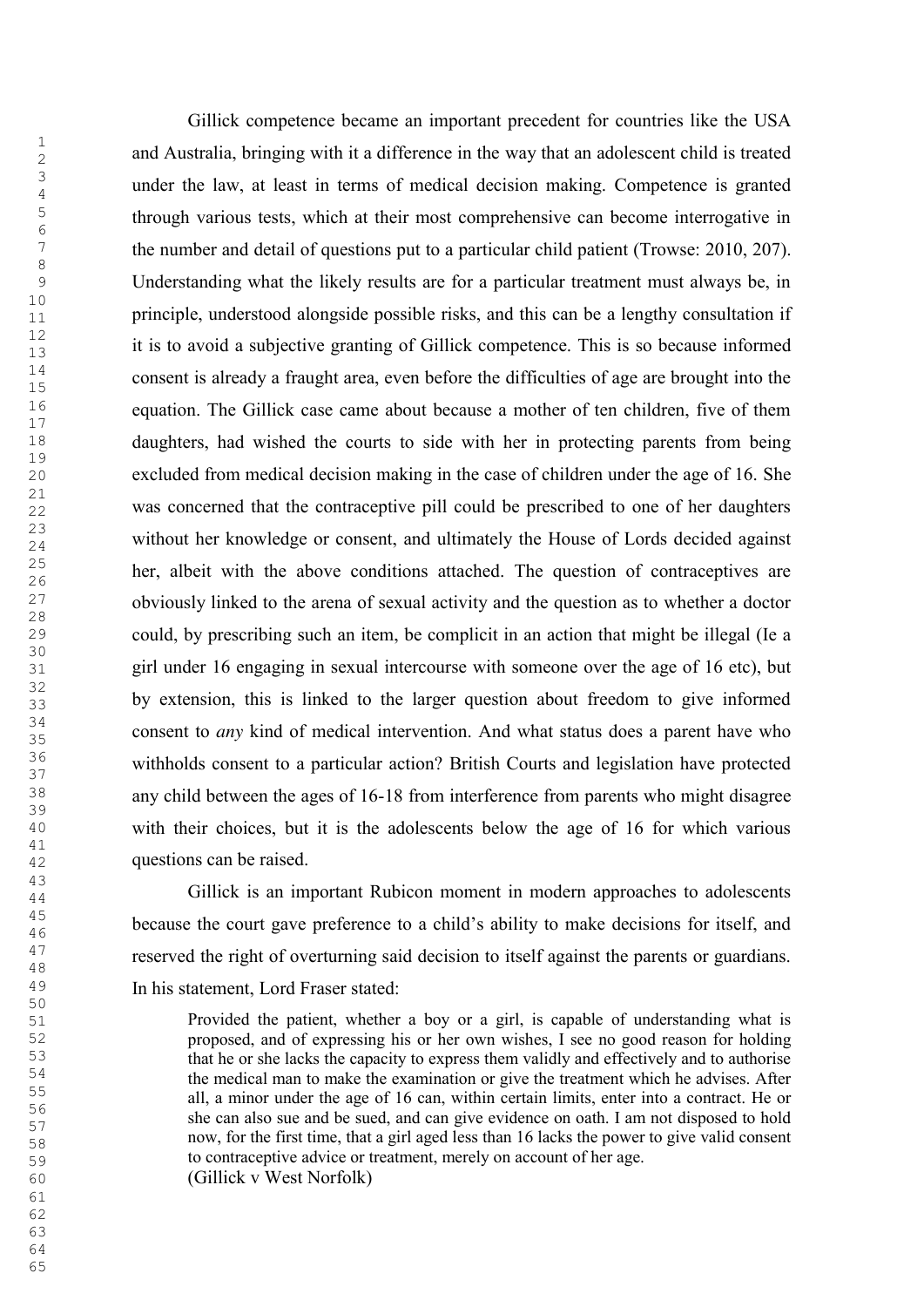Notwithstanding that Lord Fraser referred to a 'minor' and then to the person concerned by their gender, a 'girl', a complicated question arises at this point as to what is meant by the term 'child'?

On the face of it, the question of defining what is meant by childhood can appear simple, and even obvious. Instinctively, we might think of a young child, say, earlier than their teenage years and certainly pre-pubescent, who lives with a certain level of immaturity and near-total dependence on its parents and adult carers. Such a person can be designated a child, and not simply on the basis of immaturity, for there are adults who show degrees of comparable immaturity. Nor is the child designated as such exclusively because of its dependence on others, for such a dependence also appears in situations of adults with various forms of disability. Conversely, there are those who are below the age of majority for whom we cannot assign any sense of dependence on adults. (See for example children with no home or those fleeing desperate and violent situations. An excellent account of real crises in this regard is presented in *The Silver Sword* by Ian Serrailler, in which Polish children flee Nazi Germany and must live and make choices as if they were adults). Legally, nations like the United Kingdom of Great Britain define a person as a child or a 'minor' until the age of 18, which is not uncommon in comparable countries (data on the legal status of children in the UK here is taken from the National Society for the Prevention of Cruelty to Children [NSPCC], *A Child's Legal Rights: Legal Definitions*, 2015). Under 18, there are different levels of rights concerning different kinds of responsibility, such as the age for driving, performing military service, consenting to medical treatment, purchasing alcohol etc. This reflects a long tradition of legal practice in Western nations that defines a particular marker year as the recognized boundary between childhood and adulthood. What has come to be called the 'age of majority', is the obtaining of years at which a person is recognized as having full faculties to make decisions as an adult, other things being equal. While 18 is the number in most countries, there are notable exceptions, such as in Iran and Saudi Arabia where the age of majority is 8 for females and 14 for males, or where it is 19 (Algeria, Botswana, some States in Canada), 20 (Japan, New Zealand, Taiwan, Thailand), or 21 (various nations in North Africa, Africa, South-East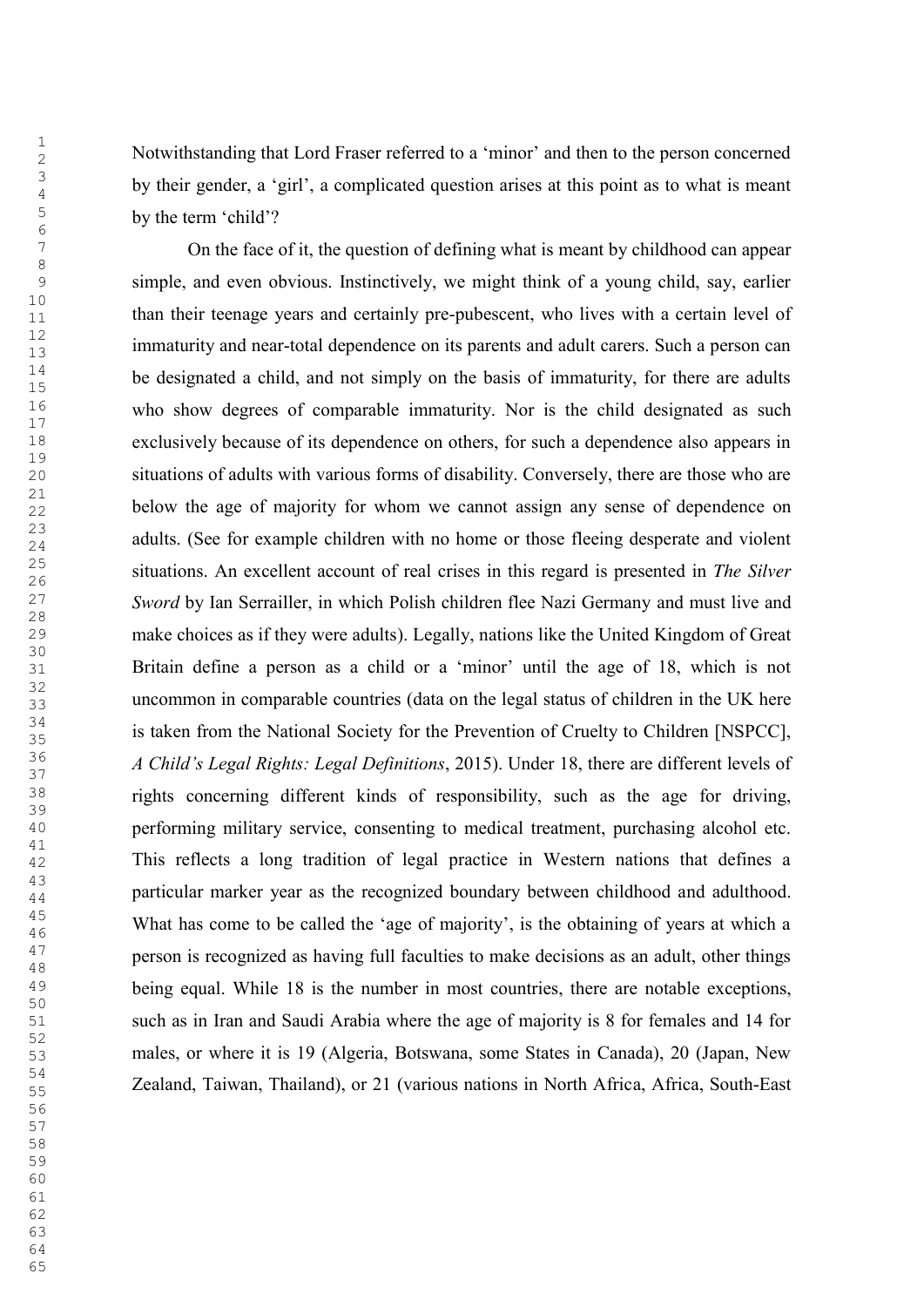Asia and the Middle East).<sup>1</sup> In every country there might be varying rights obtained upon reaching the age of majority, such as marriage, voting and so forth. Notwithstanding other cultural norms and expectations, as well as familial responsibilities and marriage traditions, the age of majority designates a person as having both a set of freedoms and responsibilities recognized by the law. These can include the legal freedom to engage in sexual relations with other adults, the right to apply for a drivers license, and conversely carries responsibilities such as the payment of income tax when drawing a salary and the burden of care for minors conceived by one's sexual congress. In Western countries, the age of majority brings with it a full compliment of associated legal rights over medical decisions, notwithstanding other differences in the quantity and quality of medical freedoms available in various nations.

In jurisdictions shaped by a Western European culture, a distinction has been employed to define two states of legal maturity, as it were, these being childhood and adulthood. Childhood in the United Kingdom has been defined as that state of life up until the age of 18 (General Medical Council, *Definitions of children, young people and parents*, 2015), at which point a full compliment of rights and responsibilities pertaining to adulthood are conferred. The GMC defines children as young people who do not have the 'maturity' and 'understanding' to make decisions themselves, and young people as, '…older or more experienced children who are more likely to be able to make these decisions for themselves' (GMC, 2015). As the GMC also acknowledges, in the UK young people are recognized as having a right to make their own decisions at the age of 16. In most nations that use this distinction (largely now common globally) an intermediary period is recognized (usually somewhere in the vicinity of 14-18) in which various rights and responsibilities are conferred dependent on other factors such as evidence of reason and a capacity to form a coherent understanding of basic ethical norms and requirements of the law. This follows a long and complicated cultural development around the child/adult relationship, and a generally recognized need to protect the young from exploitation from others and from the mistakes and bad judgments they might make due to immaturity and ignorance.

<sup>1</sup> The NSPCC also includes information about other jurisdictions such as these, with the proviso that local and national laws are not applied equally or without discrimination. It might also be noted that on occasion, a law and local custom can be in contradistinction.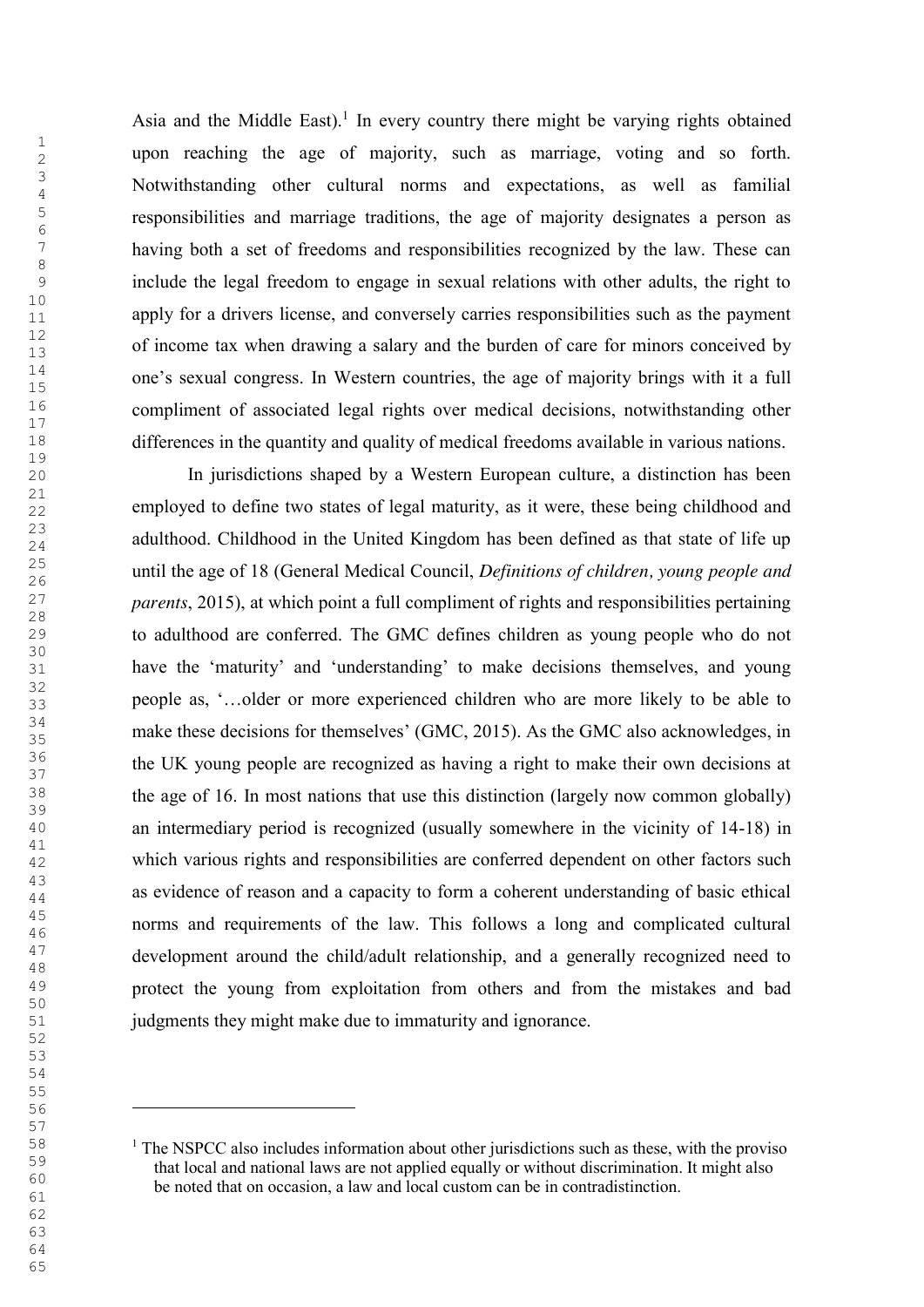Historian Colin Heywood has commented on the relatively modern interest in children and the period of life referred to as childhood, which has largely been of passing interest for philosophers and writers up until the 19<sup>th</sup> century (Heywood, 2001, 2). The account of Italian poet Dante Alighieri (1265-1321) is illustrative, in which he identifies an ideal period of moral maturity in the human being between the ages of 25 and 45 (*gioventute*), couched on either side by periods of inadequate moral stature (*adolescenzia* 0-25; *senettute* 45-70 (Heywood, 2-3). The earlier stages of adolescence were mere growth towards adulthood and the older years of decline a series of movements away from a moral peak at the ideal of age 35. This topic can slide easily between the ideal and the pragmatic depending on cultural norms and aspirations.

At a superficial level, the law recognizes a demarcation between childhood and adulthood through the mechanism of the measurement of age and at 18 a person is no longer considered a child. This has pragmatic merit and occasions the time at which most people will have concluded or be concluding late adolescence, and it means that childhood ceases the second a person turns 18 years of age. Notwithstanding the ages of 16-18, the law does not test the childhood of a particular person by a set of character traits or quantifiable scales of knowledge, skills, understanding, or moral accountability, for example. The age of a person – let us say 18 as in Great Britain – is recognized in its universal simplicity as the chief marker that, in most cases, serves as a useful boundary line for the good order of legal rights and responsibilities (18 is the universal marker for adulthood in the UK although 16 is the point at which decisions on matters such as healthcare can be made independently). A child is not so designated by any attendance to the level of its 'childishness', any more than adulthood is measured by the 'adultishness' of a human person. A person over the age of 18 can display any number of immaturities and an associated abundance of childish traits, but with no identifiable mental impairment will still be recognized as having the full set of normal freedoms and responsibilities of an adult. This is an important first step in beginning to answer the question as to what is a child, because it allows us to see the pragmatic arbitrariness of the law.

The less clear, and altogether less arbitrary area of medical decision making rights is the murkier set of stages in the years immediately prior to 18 (or any designated marker for obtaining the age of majority). In the late teenage years, the 'child' is approaching the age of majority, and moves through a set of developmental stages which, cumulatively, are gathered towards what is called adulthood (conflicting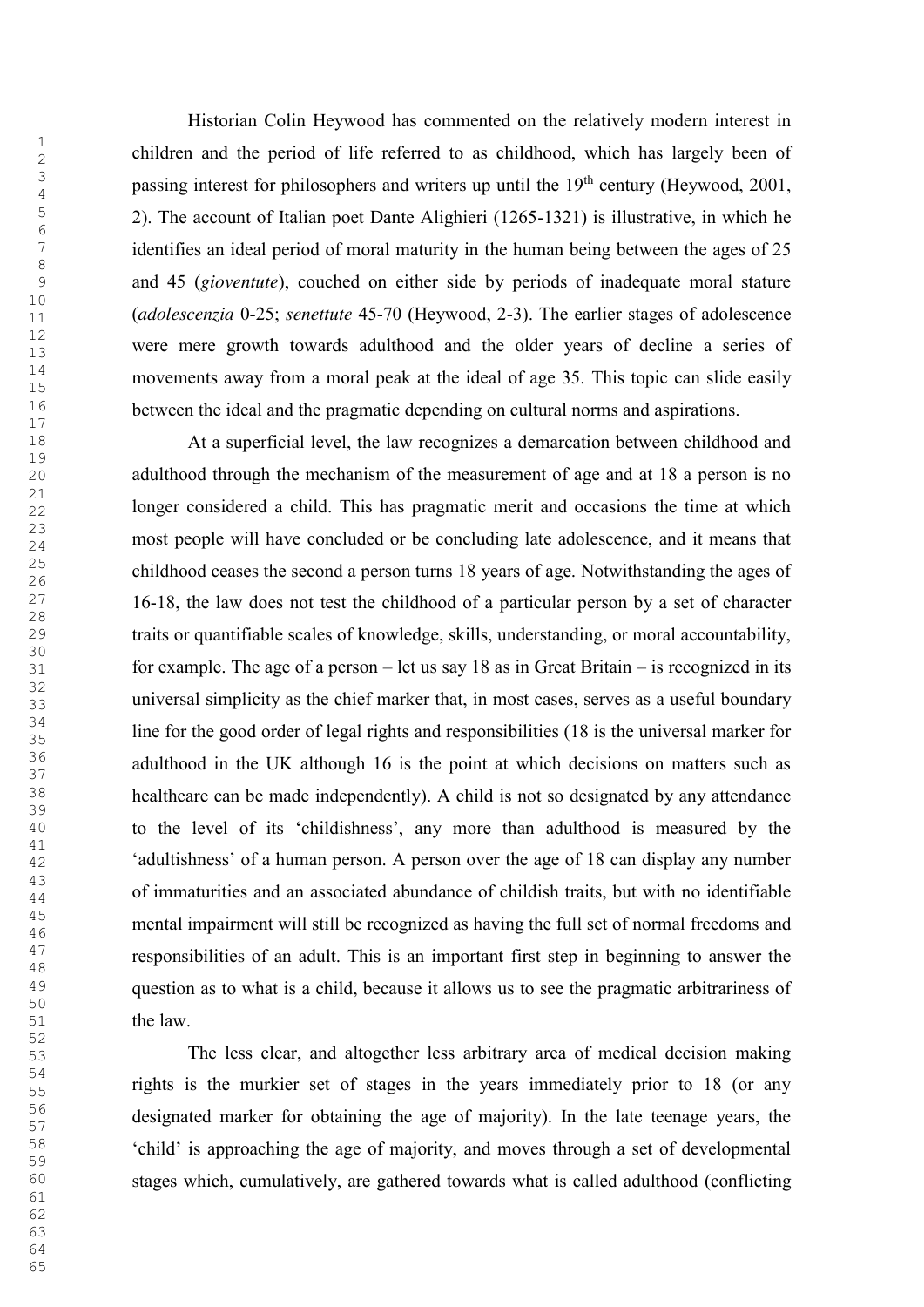theories pervade childhood studies on what are the precise stages of development that can be universally recognized, if any, see: Ruthus *Childhood: Voyages in Development*, 2011; Hoboken (Eds). *Childhoods in Context*, 2003; Cannella & Soto (Eds), *Childhoods: A handbook*, 2010). The notion of a child is made difficult to conceptualize clearly by other signs of maturity, including physical development, mental awareness, social engagement and so forth, which will occur at different rates for particular individuals at differing ages. With a complication of factors at play in the late adolescent or immediately pre-adult age, it is not altogether surprising that courts have, in an age in which autonomy is assumed to be of particular value to human flourishing, tended to move the recognition of rights in the direction of an increase for persons in this age bracket.

As referred to above, in the UK the boundary age at which medical decisionmaking is granted almost universally is not 18 but 16, when the State considers a young person capable of giving informed consent to medical treatment (this is protected in England and Wales by the *Mental Capacity Act* 2005 which was introduced by a supporting document by the Office of the Public Guardian titled *Making decisions...about your health, welfare or finances. Who decides when you can't?*; in Scotland the age of 16 is protected by *The Age of Legal Capacity* (Scotland) Act 1991; Northern Ireland and other jurisdictions such as Australia have separate legislation, but were receptive to Gillick competence from 2005 onwards). As was outlined above, one writer refers to this milestone rather provocatively as an event in which 'something magical happens as far as the health service in the United Kingdom is concerned', because of its seemingly arbitrary nature (Purssell, 1995, 623). For Edward Purssell, the notion that a particular age can be designated as universally a commonly agreed moment at which the capacity to give informed medical consent is nonsensical. It might be remembered also that at the age of 16 the presumption becomes the norm rather than a verifiably legally recognition that can be taken for granted. In other words, it is not full recognition so much as a presumption unless it is proved otherwise. That is not to say Purssell rejects the idea of 16 year olds or persons of a younger age giving consent; merely that the use of any particular age is unsatisfactorily informed by the experience and evidence of children, some of whom are ready to give informed consent at a younger age and some who appear, on reaching the age of 18, not to have reached such maturity. Purssell takes his lead from an argument made in 1992 that the problem with our approach to granting such faculties of medical decision-making is not confined to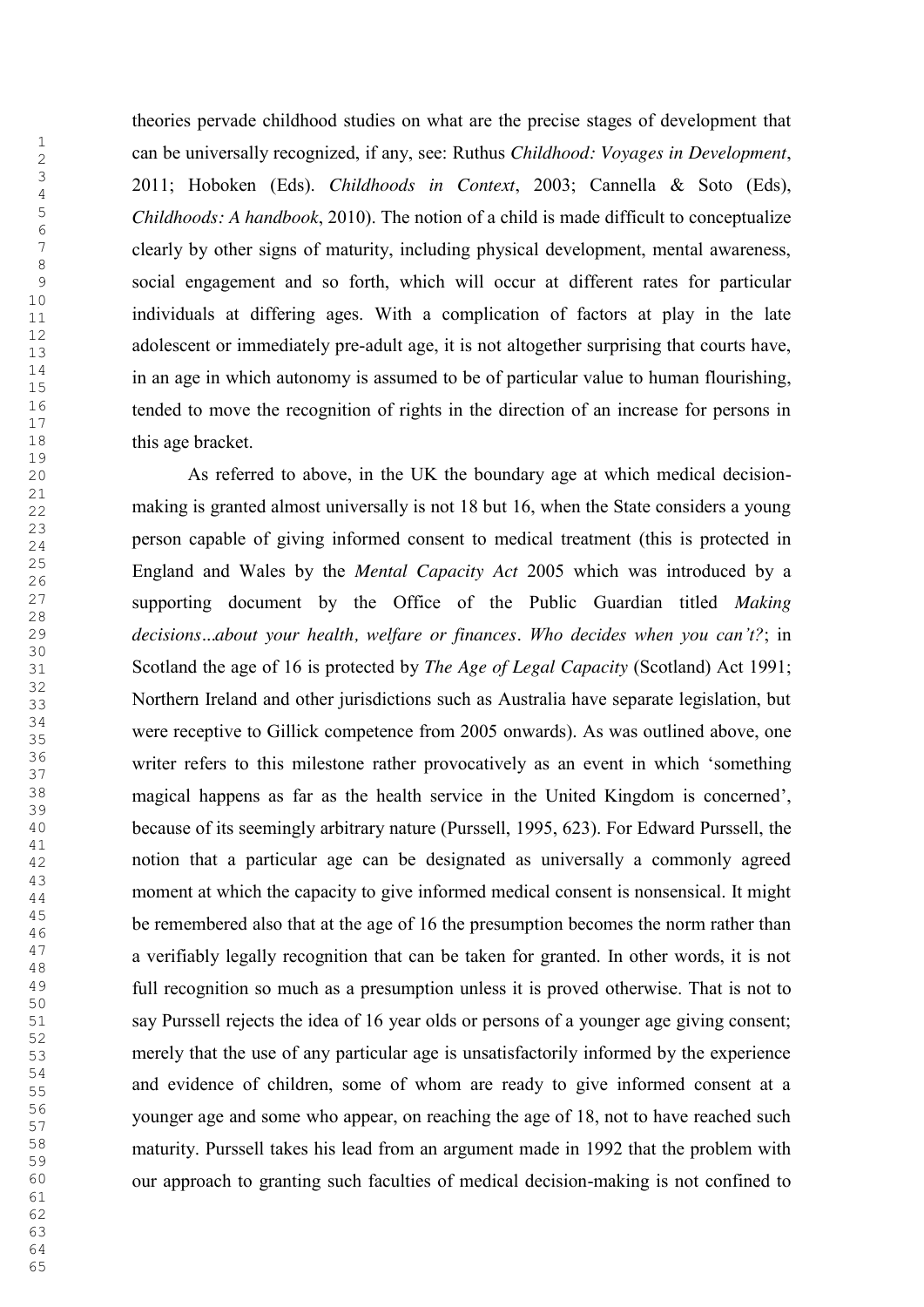healthcare, but has its roots at a deeper societal level. Margaret Crompton's suggestion, endorsed by Purssell, is that 'we need to consider children as complete entities rather than simply immature adults' (Crompton, 1992). This highlights the need to address the fundamental basis upon which we approach this question in the first place, which is not bound to age. It is not so much a question as to whether a child should be recognized as having a capacity to give informed consent, but whether a person, who happens to be a child, bears such a capacity.<sup>2</sup> There is a subtle and important difference here, because in the latter the emphasis is on persons, implying an equal dignity without discrimination. The child is not an aberration from personhood, but one who shares in human nature fully and manifestly, albeit in the particular stages of development which belong to children. This is why Purssell wishes to honour approaches to child-patients that are able to explain clearly and, in a relatable manner, what a particular medical treatment will involve, which are not always the ways of explaining that doctors are either trained in or in which they have experience. While he sarcastically comments that 'something magical' happens when a person turns 16 in the UK, Purssell makes a serious point that there is a great deal of wisdom in leaving it to health practitioners who have a relationship with a child and its family already to discern whether informed consent can be given in any particular case. This can be a fraught question given the pressures on time and resources in health care, the various needs for consultation processes, waiting times, and larger more expensive medical delivery institutions. An obvious group that might have a better hope of delivering such a personal service is that of specialist pediatric nurses where, advantageously, they might know the child and family well and have built up a trusting relationship (Purssell, 623). Also, 'context' is the crucial factor that can be argued for and against granting MDM to children (MacDougall, 'Rawls and the Refusal of Medical Treatment to Children', 2010, 142). Even this does not overcome the limitations of a medical situation that comes up suddenly or the context of a crisis, in which no long-term relationship between a nurse and the family has been established. On the other hand, a strong case is made by Sheila McLean who believes that the onus should be on parents to explain why a child does not have the capacity to give informed consent, rather than presuming against the child in the first place

 $2 \text{ A}$  risk here should be apparent: If the culture in which we find ourselves takes something like euthanasia to be a valid medical option, then granting MDM to adolescents opens up the possibility that the pre-adult patient might be granted the right to choose a legally sanctioned death, at the expense of the choices of parents or guardians.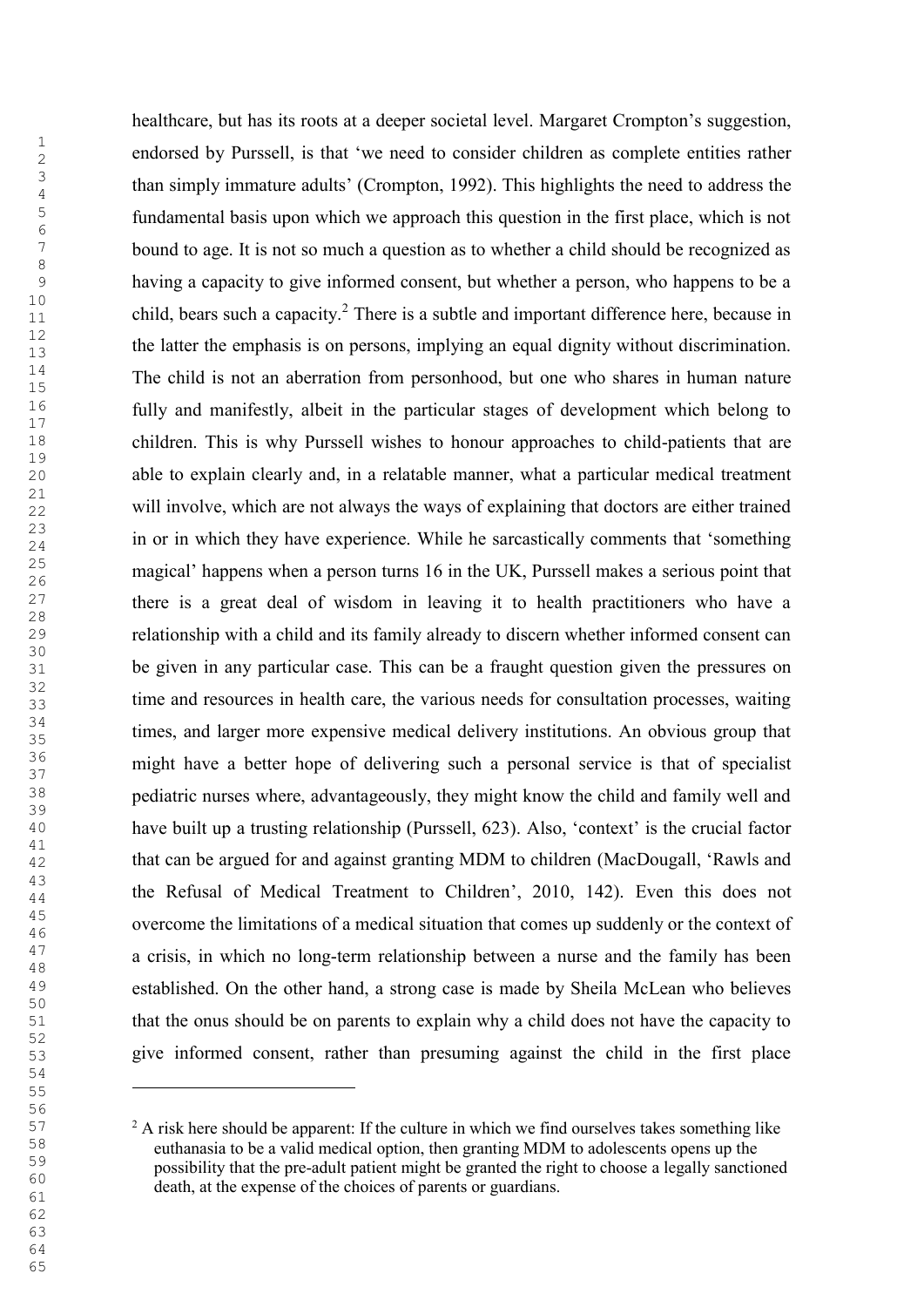(Purssell, 623; and Alderson 1990). This of course carries a risk that the normal responsibilities of bringing up, educating and protecting their children becomes for parents second tier to the will of the child, and ultimately constructs a situation in which parents and children are pitted against one another. This could be viewed as more radical still, but it provides a counter-narrative to that which is assumed in the *Children Act 1989* that makes doctors responsible for deciding if a child patient has the capacity to understand the nature of a proposed treatment, a burden of knowledge that might be well beyond their competence.

Developmentally speaking, children are complex agents of change, and the field of childhood studies has grown exponentially in recent decades. A major focus of study has been that of language, not merely speech development, and the means by which children learn and communicate their own thoughts, and this is a richly contested arena of research. The philosopher Ludwig Wittgenstein had observed of language:

Language disguises thought. So much so, that, from the outward form of the clothing, it is impossible to infer the form of the thought beneath it, because the outward form of the clothing is not designed to reveal the form of the body, but for entirely different purposes. (Wittgenstein, 1981: 4.002)

Wittgenstein had noted the manner in which language, despite its external appearance and use, can be as much a cloak to meaning and thought as it is a revelation. If language is understood to be skills of knowledge, comprehension and communication, the stages through which children grow express distinct kinds of such skills, which indicates an important connection between the 'play' of children and the more 'formal' kinds of skills expressed in young people (Alison Johnson, *Childhood Studies*, 2002, 99). The world of literature, imagination and play are inscrutably linked to the successful processes of learning grappled with daily by educators. The very fact of childhood research as a recent phenomena sits within a much larger historical narrative which in turn is also open to debate. The pioneering work of Philippe Ariés had argued childhood was not discovered as a separate 'thing' until the seventeenth century (Ariés, *Centuries of Childhood: A Social History of Family Life*, 1960). Ariés has drawn criticism for overlooking the problems of class and social division, aspects of the medieval family, and changing gender roles, but he has the mark of first attempting a history of childhood that focused on the child as a phenomenon worthy of study in itself, and a lens through which we can understand the societies in which we live (Scraton offers a helpful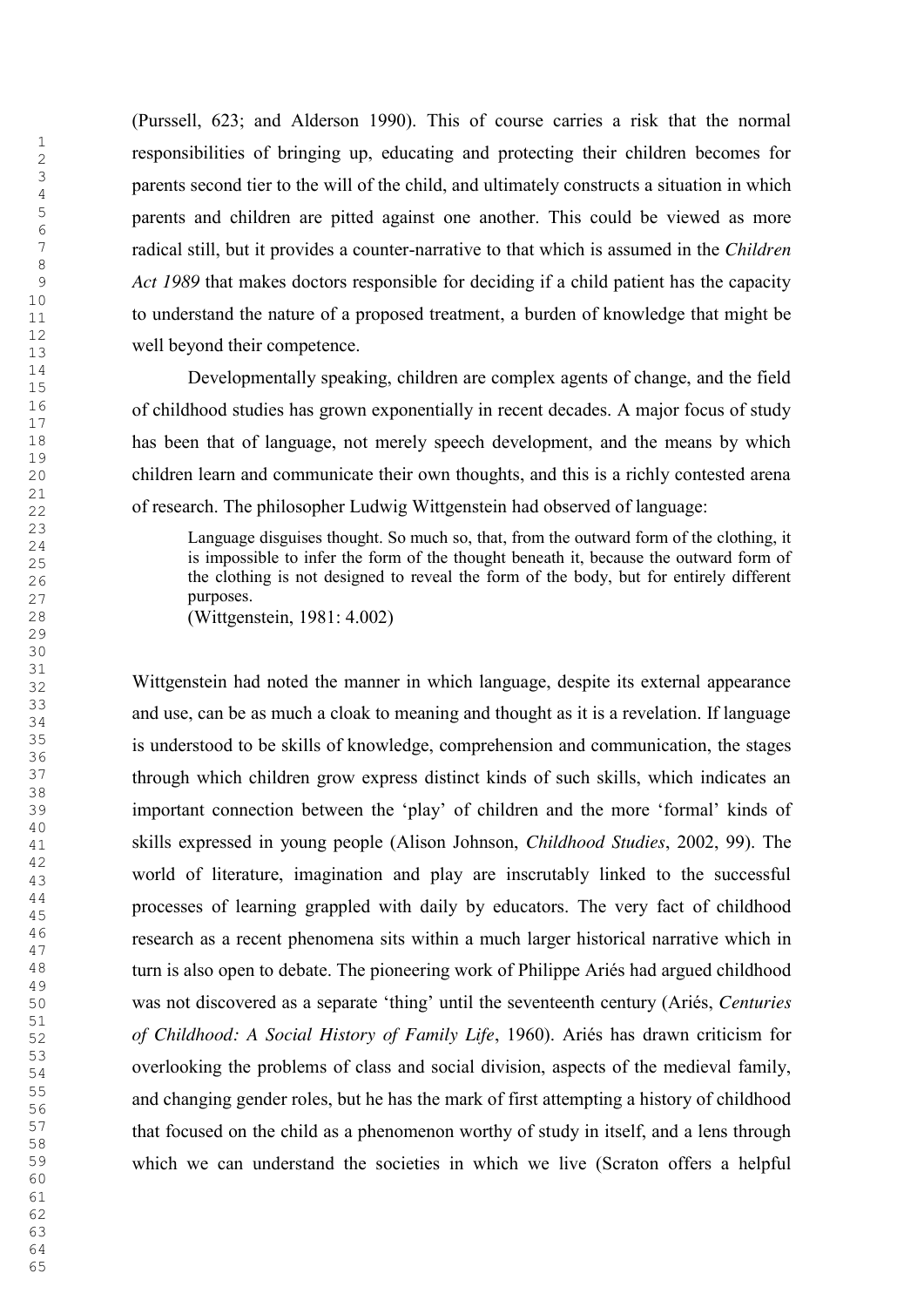overview of the secondary literature critical of Ariés while honouring the important milestone his work achieved, 1997, 2-4). Academic debate about the place of the child at both the macro historical level, and at the micro social and domestic levels of development, is likely to offer a wealth of different perspectives as related fields develop, all of which have perplexing consequences for medical ethics. In healthcare, children are at once present to some degree in most medical contexts, while expertise in attending to them can vary.

The reality is that many doctors lack consistent or long-standing experience of working with children, and some have made professional decisions against spending more time with child patients. In the UK, pediatricians provide a certain level of specialist attention, but this is not necessarily the case everywhere. It is altogether simpler for doctors and for children if we adopt the standing position of assigning a specific age at which consent is universally recognized; whether or not such simplicity serves patients and society and provides for successful outcomes. With Gillick, there is a new context in which we find ourselves because competence was determined by the Courts as a threshold in British medical care. Its effects have been broader than the UK, and in comparable jurisdictions such as Australia, legislation has been introduced that follows the same basic logic as to protecting what is deemed a child's right to autonomous medical decision making (Eg *Consent to Medical Treatment and Palliative Care Act 1995* (SA)).

Moreover a new awareness of the needs of children from irregular domestic contexts has taken place, with broader acknowledgement that patient groups such as homeless children, the offspring of inaccessible or incompetent parents, siblings who have experienced family breakdown and so forth, are in need of a means of accessing their ability to give informed consent, because, in a way, they have no personal or familial advocate of any maturity who *can* give consent on their behalf.<sup>3</sup> Such recognition was of course developing in the lead up to *Gillick v West Norfolk AHA* [1986], but it is important to recognize that Gillick provides a rule for informed consent in Common Law and not through a Parliamentary process. This is not unusual in the Westminster system, but the ramifications are significant because it means that children

 This illustrates why the Court of Protection, established by the *Mental Capacity Act* 2005, is an important, albeit imperfect, forum of advocacy for some children in situations where no other advocate is available.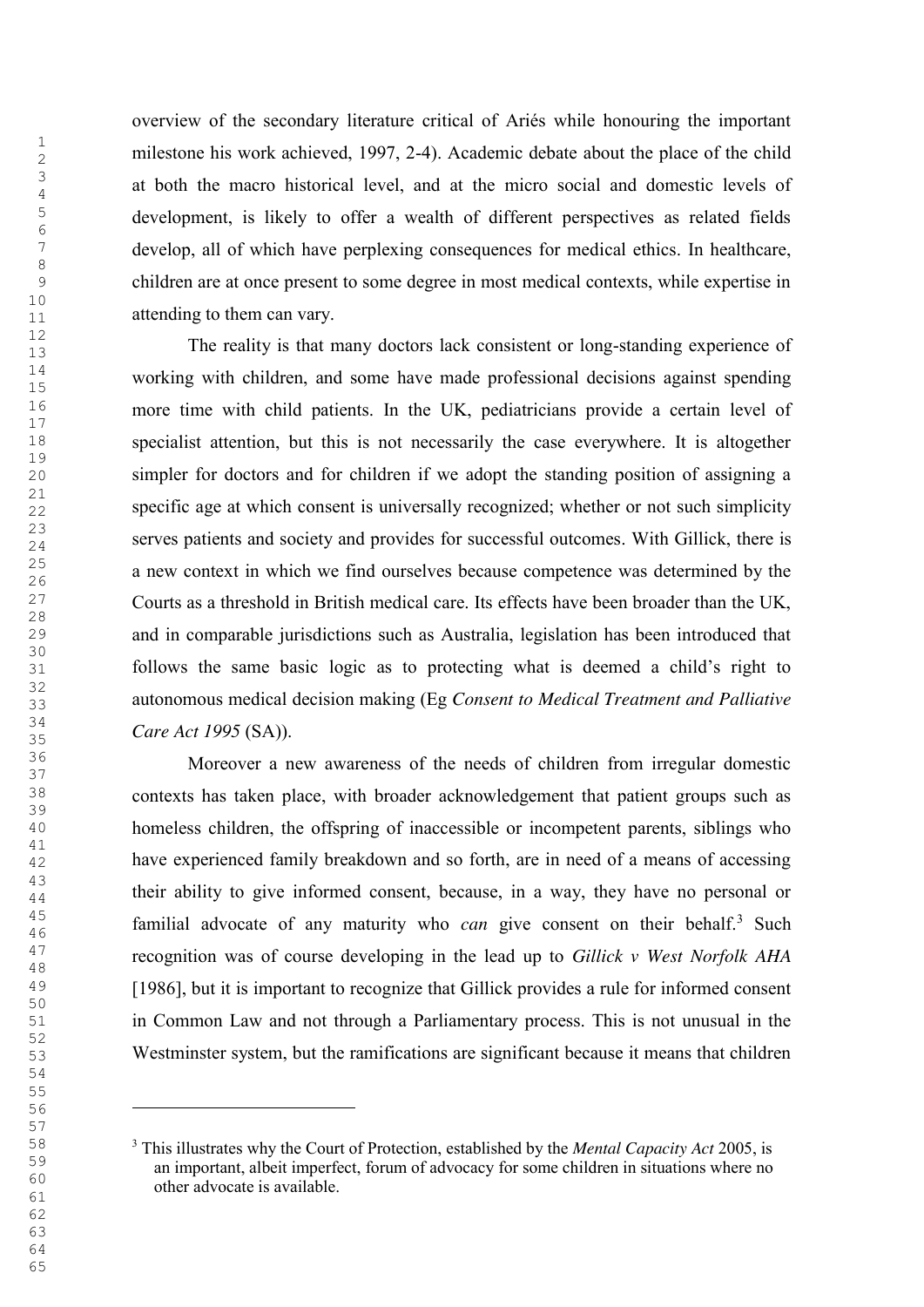have obtained a legal protection to the recognition of informed consent (with its accompanying character of privacy) via the courts and not via Parliament and its presumption of the carriage of public opinion. In fact, Gillick competence encompasses both consent and the refusal of medical treatment (albeit in the latter case law tends to presume against a child's absolute right to refuse on the grounds that a refusal poses a risk to the child's health and survival) (See the *Family Law Reform Act* [1987] and in the case of Gillick Competence it must be remembered that parents cannot overturn the decision of a Gillick Competent child whereas the Court can. This was re-asserted in Re JM [A Child] 2015).

Gillick Competence is not merely a form of competence parallel or commensurate with the competence recognized in an adult, but a burden that imposes an unnecessary and problematic set or responsibilities upon children. Moroever, it has been granted in a time of broader debate and discovery about the significance of childhood. In most respects it places a child in the same range of competence, but it can also, inadvertently, place a burden of competence upon a child greater than that of an adult. *Gillick v West Norfolk AHA* includes the provision that a child demonstrates sufficient maturity and intelligence to 'fully understand' the treatment proposed for them (*Gillick v West Norfolk AHA* [1986] AC 112, 189), not something asked of the average adult patient. The Case Law normally demands that an adult be informed in broad terms of the nature of the treatment (*Rogers v Whitaker* [1992] 175 CLR 479, 489) and the idea of 'fully' understanding is an onerous burden upon which few patients, children or adults, could truly make a claim. This concerns not only the nature of the treatment but, in fact, it must be shown that a child has the 'sufficient maturity to understand what is involved', in the words of Lord Scarman (*Gillick* 1986, 112, 189), which entails a conceptual grasp of the various consequences of what risks are involved, not to mention the long-term problems involved in the emotional and relational consequences of the medical treatment under consideration.

#### **Conclusion**

Gillick competence addresses the adolescent as a child *on its way* to becoming an adult. To some extent, it is appropriate to include the adolescent as an individual capable of having the competence to make decisions on his or her own behalf, but it is neglectful of the child as person to relegate parents and carers to the margins of the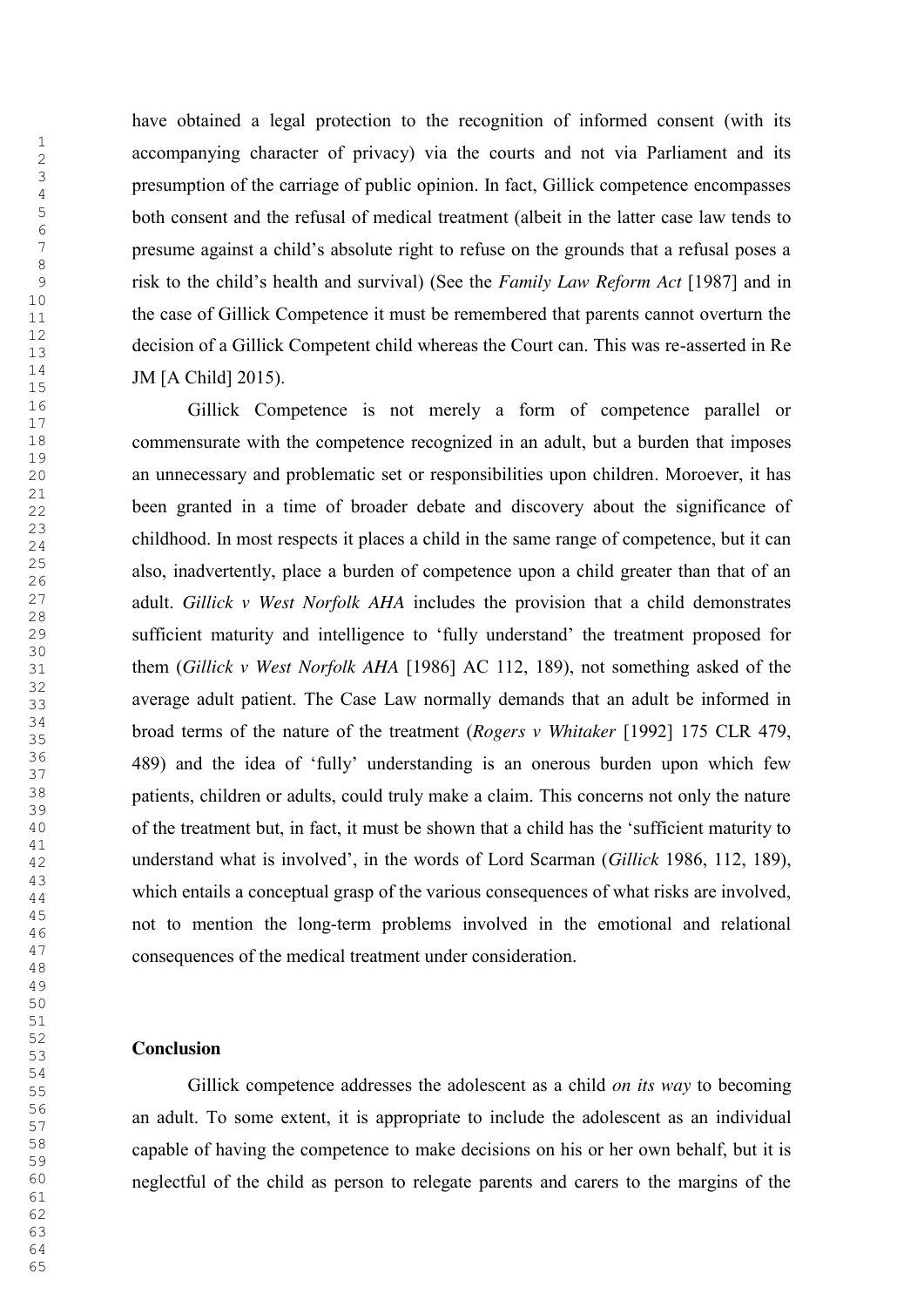adolescent child's life. This is because the human person is not an individuated monad who is perfectly autonomous, but a dependent animal who learns to become a individual through its maturing interactions with other human beings, and this must necessarily include adult parents or carers who are responsible for the moral formation of the child. With Gillick, the Courts have jurisdiction to overturn a child's decision to the detriment of parental rights, and this magnifies the autonomy of the adolescent in conflict with their social and family relationships, a move that is unwarranted. Gillick in advertently has become a burden that is unnecessary and detrimental to a holistic and integrated ethics of medical decision making and to a comprehensive ethics of the child.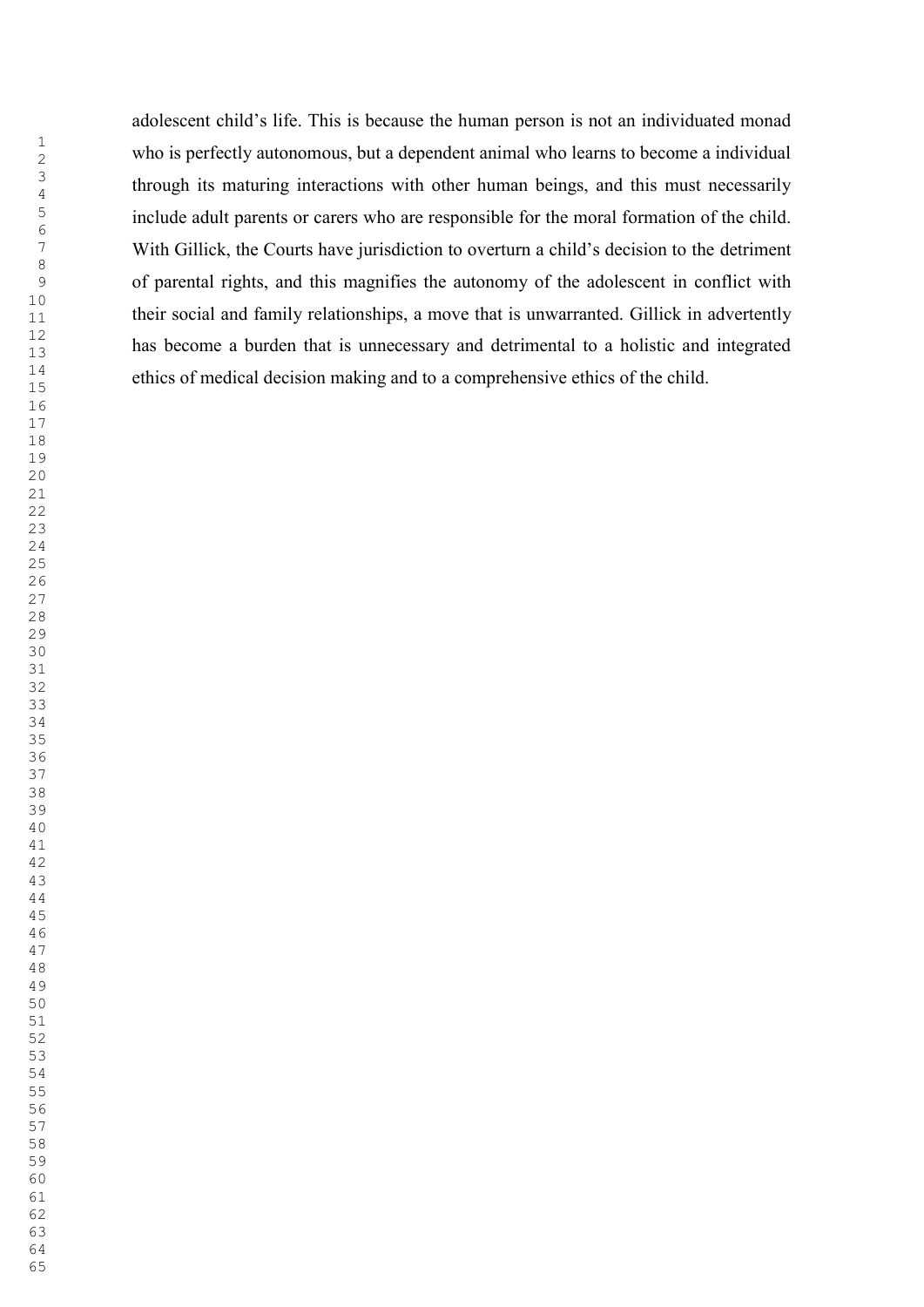### **Bibliography**

Alderson, P. 1990. *Choosing for Children*. Oxford: Oxford University Press.

BBC News: *Girl wins right to refuse heart*, 11 Nov 2008.

BBC News: *Patient loses right-to-food case*, 28 July 2005.

Cannella, Gaile S. & Soto, Lourdes Diaz. 2010. *Childhoods: A handbook*. New York: Peter

Lang.

*Children Act* 1989: *An Introductory Guide for the NHS* (1992). London: HMSO.

*Children Act* 1987 (c. 41) UK Parliament, 1989. London, UK: HMSO.

*Children Act* 1989.

CNN: *Report: 'Pillow angel' surgery broke law***,** 8 May 2007. Available at:

[http://edition.cnn.com/2007/HEALTH/05/08/ashley.ruling/index.html?iref=newssearch.](http://edition.cnn.com/2007/HEALTH/05/08/ashley.ruling/index.html?iref=newssearch)

*Consent to Medical Treatment and Palliative Care Act* 1995 (SA).

Crompton, M. 1992. *Children and Counselling*. London: Edward Arnold.

*Family Law Reform Act* (1987) c. 42.

General Medical Council. 2015. *Definitions of children, young people and parents*. Available at: [http://www.gmc-uk.org/guidance/ethical\\_guidance/13468.asp.](http://www.gmc-uk.org/guidance/ethical_guidance/13468.asp)

*Gillick v West Norfolk & Wisbeck Area Health Authority* (1986) AC 112 House of Lords.

Heywood, Colin. 2001. *A History of Childhood: Children and Childhood in the West from Medieval to Modern Times*. Malden, USA: Blackwell Publishers.

Hoboken, NJ (Ed). 2003. *Childhoods in Context* (Vol 3). Oxford: J. Wiley & Sons.

*In the Matter of Elisha McCauley* (1991). 409 Mass. 134.

Kerr, Gillian. 1984. 'Medical Treatment of Children', *The Northern Ireland Legal Quarterly*, 35:1, 185-193.

Lewis, CS. *The Lion, the Witch and the Wardrobe*. 1987. Great Britain: Lions.

Lewis, CS. *The Magician's Nephew*. 1989. Great Britain: Lions.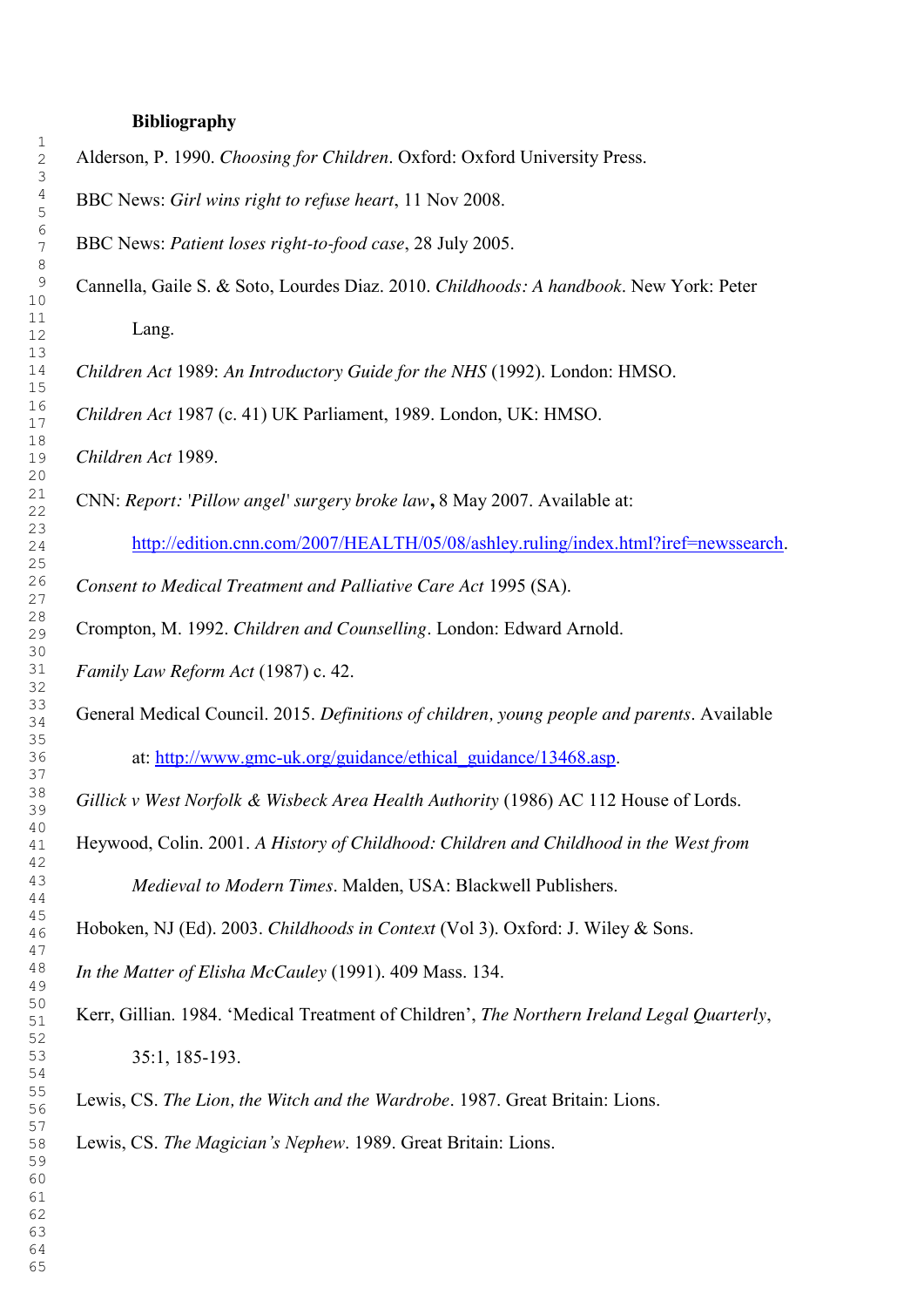MacDougall, Robert D. 2010. 'Rawls and the Refusal of Medical Treatment to Children', *Journal of Medicine and Philosophy*, 35:2, 130-153.

MacIntyre, Alasdair, 1999. *Dependent Rational Animals: Why Human Beings Need the Virtues*. Chicago and La Salle: Open Court.

MacIntyre, Alasdair, 2006. *Ethics and Politics: Selected Essays, Volume 2*. Cambridge: Cambridge University Press.

McLean, S AM, 1998. "The genetic testing of Children: some legal and ethical concerns". In: Clarke, A (ed.) *The Genetic Testing of Children*. Oxford, UK.

*Mental Capacity Act*, 2005.

National Society for the Prevention of Cruelty to Children, 2015. Available at:

[http://www.nspcc.org.uk/.](http://www.nspcc.org.uk/)

Office of the Public Guardian, *Making decisions...about your health, welfare or finances. Who decides when you can't?* 2005. Available at:

[https://www.gov.uk/government/uploads/system/uploads/attachment\\_data/file/365631/](https://www.gov.uk/government/uploads/system/uploads/attachment_data/file/365631/making_decisions-opg601.pdf) making decisions-opg601.pdf.

Purssell, Edward. 1995. 'Listening to Children: Medical Treatment and Consent', *Journal of Advanced Nursing*, 21:4, 623-624.

*Re JM (A Child)* [2015] EWHC 2832 (Fam).

*Rogers v Whitaker* [1992] 175 CLR.

Roubaix, Malcolm de. 2008. "Are There Limits to Respect for Autonomy in Bioethics?", *Medical Law*, 27, pp. 365-399.

Ruthus, Spencer A. 2011. *Childhood: Voyages in Development*. Belmond CA: Wadsworth Cengage Learning.

Santor, Darcy A., Deanna Messervey & Vivek Kusumakar. 2000. "Measuring Peer Pressure, Popularity, and Conformity in Adolescent Boys and Girls: Predicting School